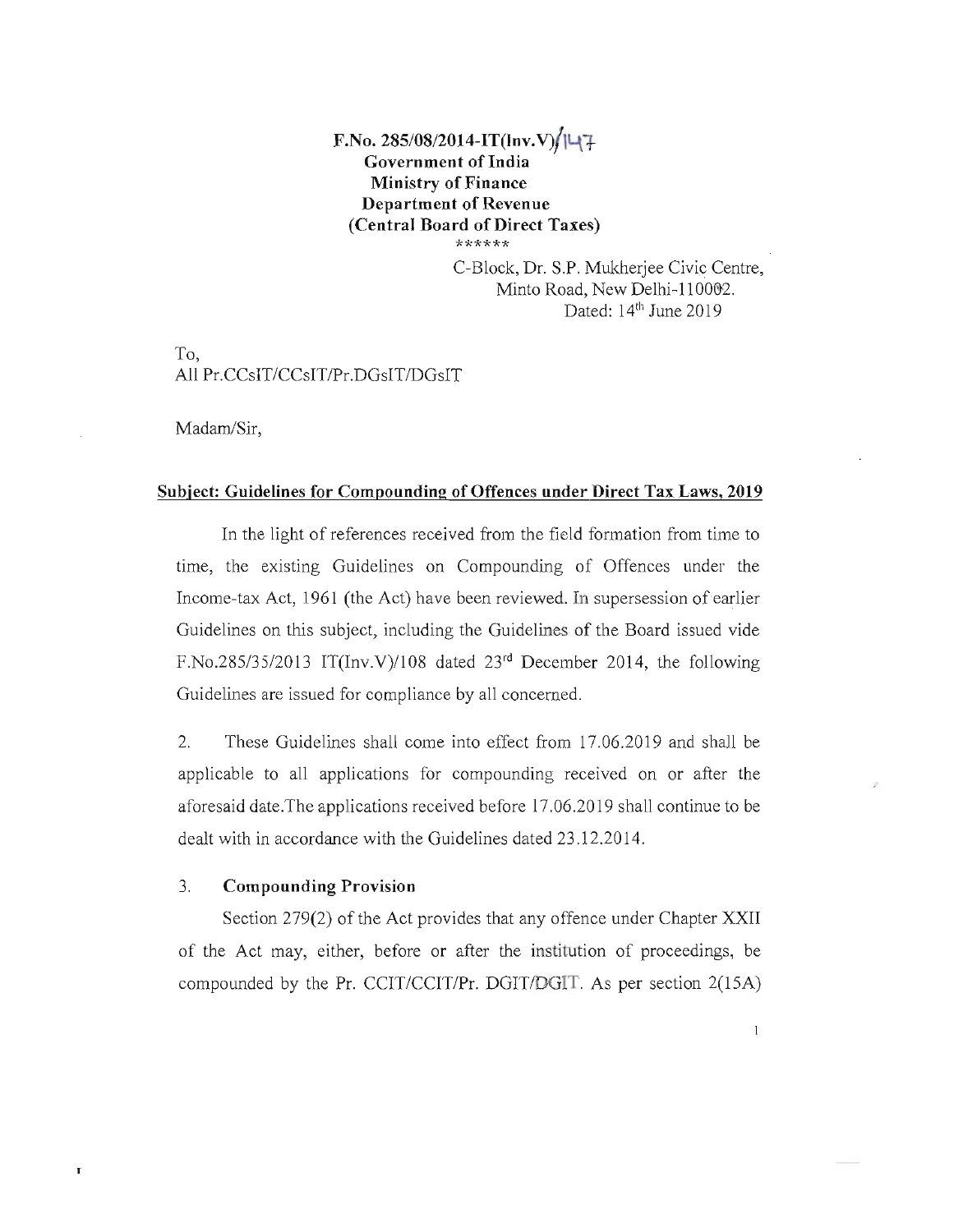and 2(21) of the Act, Chief Commissioner of Income Tax includes Principal Chief Commissioner of Income Tax, and Director General of Income Tax includes Principal Director General of Income Tax. These Guidelines are issued in exercise of power u/s 119 of the Act read with explanation below sub-section (3) of section 279 of the Act.

### 4. **Compounding is not a matter of right**

Compounding of offences is not a matter of right. However, offences may be compounded by the Competent Authority on satisfaction of the eligibility conditions prescribed in these Guidelines keeping in view factors such as conduct of the person, the nature and magnitude of the offence in the context of the facts and circumstances of each case.

### 5. **Applicability of these Guidelines to prosecutions under IPC**

Prosecution instituted under Indian Penal Code('IPC'), if any, cannot be compounded. However, section 321 of Criminal Procedure Code, 1973, provides for withdrawal of such prosecution. In case the prosecution complaint filed under the provisions of both Income-tax Act, 1961 and the **IPC**  are based on the same facts and the complaint under the Income-tax Act, 1961 is compounded, then the process of withdrawal of the complaint under the **IPC**  may be initiated by the Competent Authority.

### 6. **Classification of Offences**

The offences under Chapter-XXII of the Act are classified into two parts (Category 'A' and Category 'B') for the limited purpose of Compounding of Offences.

### 6.1 **Category** fA'

Offences punishable under the following sections are included m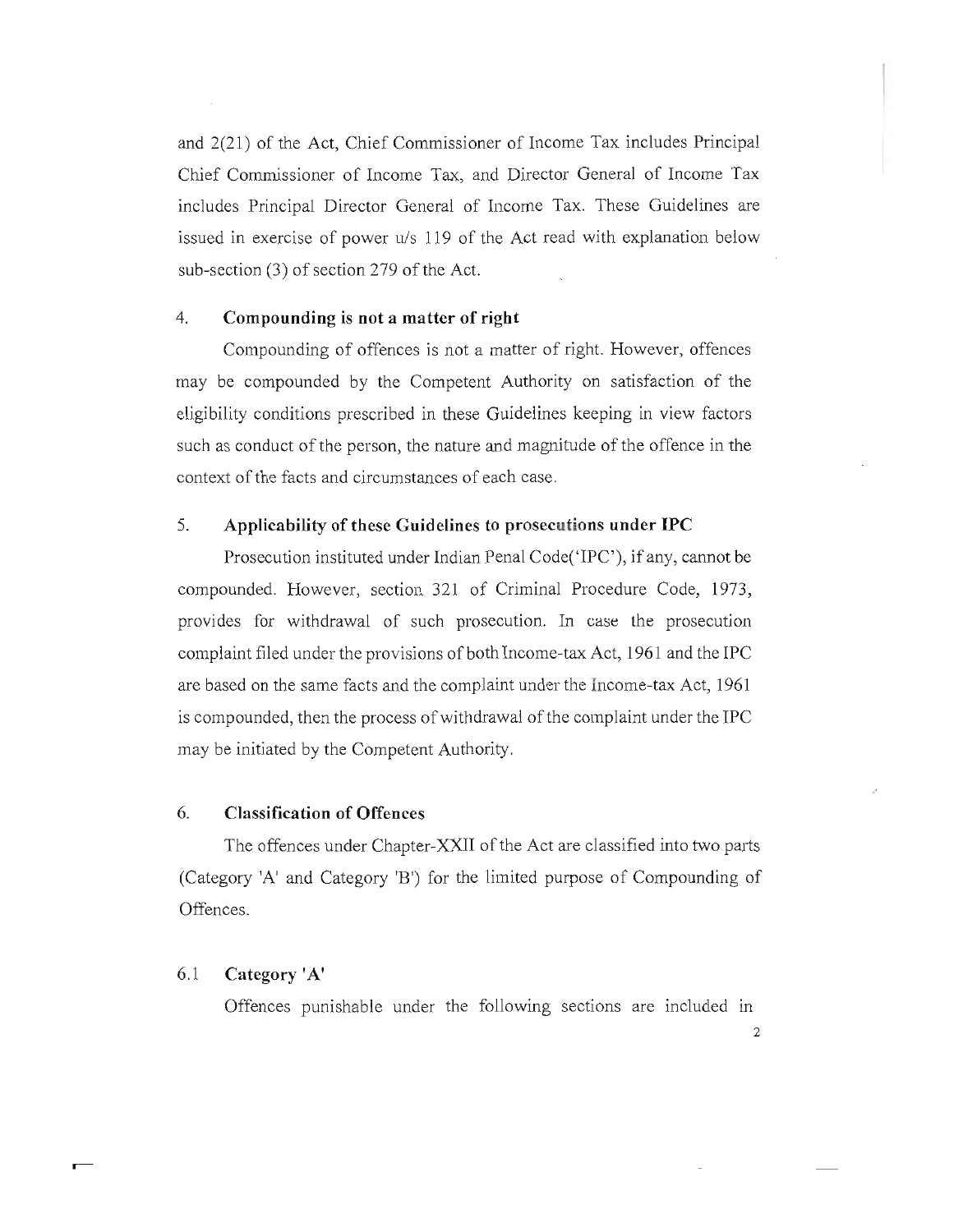# **Category** *'A':*

| S.No.            | Section       | <b>Description/Heading of section</b>                                                                                                                                                                 |  |
|------------------|---------------|-------------------------------------------------------------------------------------------------------------------------------------------------------------------------------------------------------|--|
| $\mathbf{i}$ .   | 276           | (Prior to 01/04/1976) - Failure to make payment or deliver<br>returns or statements or allow inspection                                                                                               |  |
| ii.              | 276B          | (Prior to $01/04/1989$ ) - Failure to deduct or pay tax                                                                                                                                               |  |
| $\overline{iii}$ | 276B          | (w.e.f. 01/04/1989 and up-to 30/5/1997)- Failure to pay tax<br>deducted at source under Chapter XVII-B                                                                                                |  |
| iv               | 276B          | Failure to pay tax deducted at source under chapter XVII-B or<br>tax payable under section 115 -O or $2nd$ proviso the section<br>194B to the credit of the Central Government (w.e.f.<br>01/06/1997) |  |
| V.               | 276BB         | Failure to pay the tax collected at source                                                                                                                                                            |  |
| vi.              | 276CC         | Failure to furnish Return of Income                                                                                                                                                                   |  |
| vii              | <b>276CCC</b> | Failure to furnish returns of income in search cases in block<br>assessment scheme                                                                                                                    |  |
| viii.            | 276DD         | (Prior to 1.04.1989) - Failure to comply with the provisions<br>of section 269SS                                                                                                                      |  |
| ix.              | 276E          | (Prior to 1.04.1989) - Failure to comply with the provisions<br>of section 269 T                                                                                                                      |  |
| X.               | 277           | False statement in verification etc. with reference to<br>Category 'A' offences                                                                                                                       |  |
| xi.              | 278           | Abetment of false return etc. with reference to Category 'A'<br>offences                                                                                                                              |  |

# 6.2 **Category 'B'**

 $\mathbb{R}^2$ 

**1 -**

Offences punishable under the following sections are included in **Category'B':** 

| $ S. No. $ Section | Description/Heading of section                                       |
|--------------------|----------------------------------------------------------------------|
|                    | 276A   Failure to comply with the provision of sections $178(1)$ and |
|                    | 178(3)                                                               |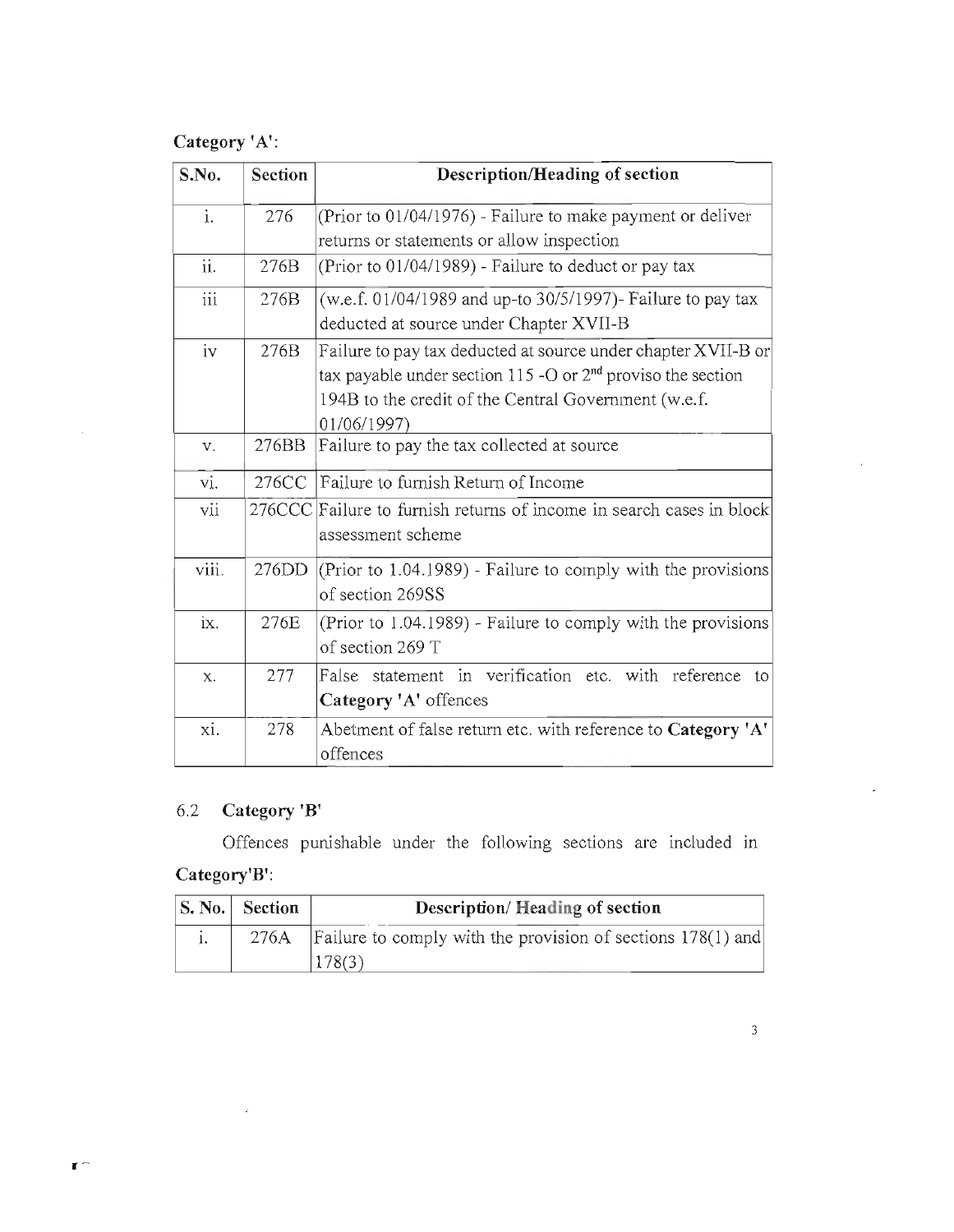| ii.               | 276AA   | (prior to $01/10/1986$ ). Failure to comply with the provisions |  |  |
|-------------------|---------|-----------------------------------------------------------------|--|--|
|                   |         | of section 269 AB or section 269 I.                             |  |  |
| iii.              | 276AB   | Failure to comply with the provisions of sections 269UC,        |  |  |
|                   |         | 269UE and 269UL                                                 |  |  |
| iv.               | 276C(1) | Willful attempt to evade tax, etc.                              |  |  |
| V.                | 276C(2) | Willful attempt to evade payment of taxes, etc.                 |  |  |
| vi.               | 276D    | Failure to produce accounts and documents                       |  |  |
| vii               | 277     | False statement in verification etc. with reference to          |  |  |
|                   |         | Category 'B' offences                                           |  |  |
| viii              | 277A    | Falsification of books of account or documents, etc.            |  |  |
| $\overline{1}X$ . | 278     | Abetment of false return, etc. with reference to Category 'B'   |  |  |
|                   |         | offences                                                        |  |  |
|                   |         |                                                                 |  |  |

6.3 Offences under sections 275A, 275B and 276 of the Act will not be compounded.

## 7. **Eligibility Conditions for Compounding**

r

All the following conditions should be satisfied for considering compounding of an offence:

- i. An application is made to the Pr. CCIT/CCIT/Pr. DGIT/DGIT having jurisdiction over the case for compounding of the offence(s) in the **prescribed format (Annexure-I)** in the form of an affidavit on a stamp paper of Rs.lOO/-.
- ii. The compounding application may be filed *suo-moto* at any time after the offence(s) is committed irrespective of whether it comes to the notice of the Department or not. However, no application of compounding can be filed after the end of 12 months from the end of the month in which prosecution complaint, if any, has been filed in the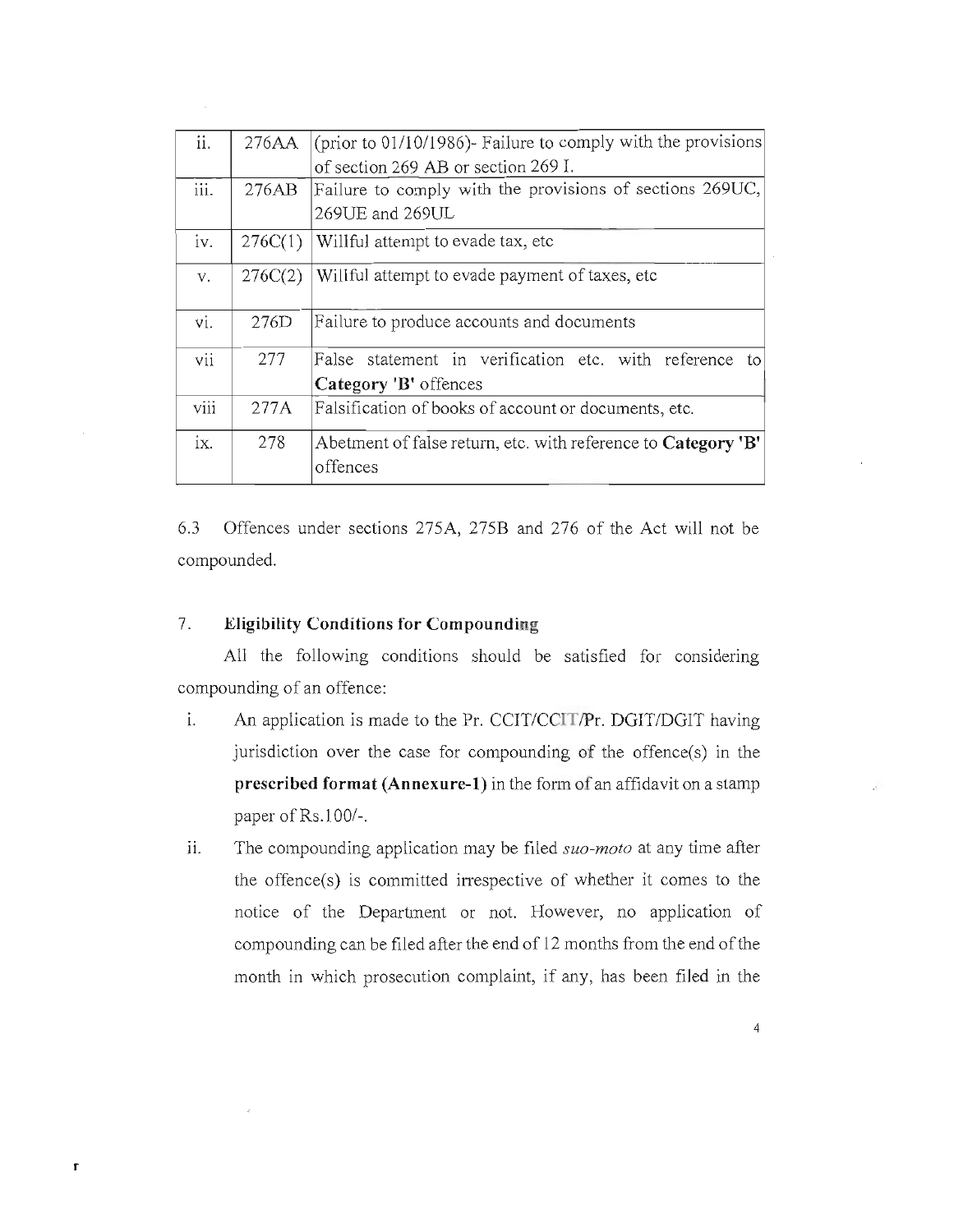court of law in respect of the offence for which compounding is sought.

- iii. The person has paid the outstanding tax, interest (including interest *u/s.* 220 of the Act), penalty and any other sum due, relating to the offence for which compounding has been sought before making the application. However, if any related demand is found outstanding on verification by the Department, the same should be intimated to the applicant and if such demand including interest *uls* 220 is paid within 30 days of the intimation by the Department, then the compounding application would be deemed to be valid.
- iv. The person undertakes to pay the compounding charges determined in accordance with these Guidelines by the Pr. CCIT/CCIT/Pr. DGIT/DGIT concerned.
- v. The person undertakes to withdraw appeals filed by him, if any, related to the offence(s) sought to be compounded. In case such appeal has mixed grounds, one or more of which may not be related to the offence(s) under consideration, an undertaking shall be given for withdrawal of such grounds as are related to the offence to be compounded.
- Vi. Any application for compounding of offence *uls 276B/276BB* of the Act by an applicant for any period for a particular TAN should cover all defaults constituting offence *uls 276B/276BB* in respect of that TAN for such period.

### 8. **Offences normally not to be compounded**

 $\blacksquare$ 

- 8.1 The following offences are generally not to be compounded:
- i. Category 'A' offence on more than three occasions. However, in exceptional circumstances compounding requested in more than three occasions can be considered only on the approval of the Committee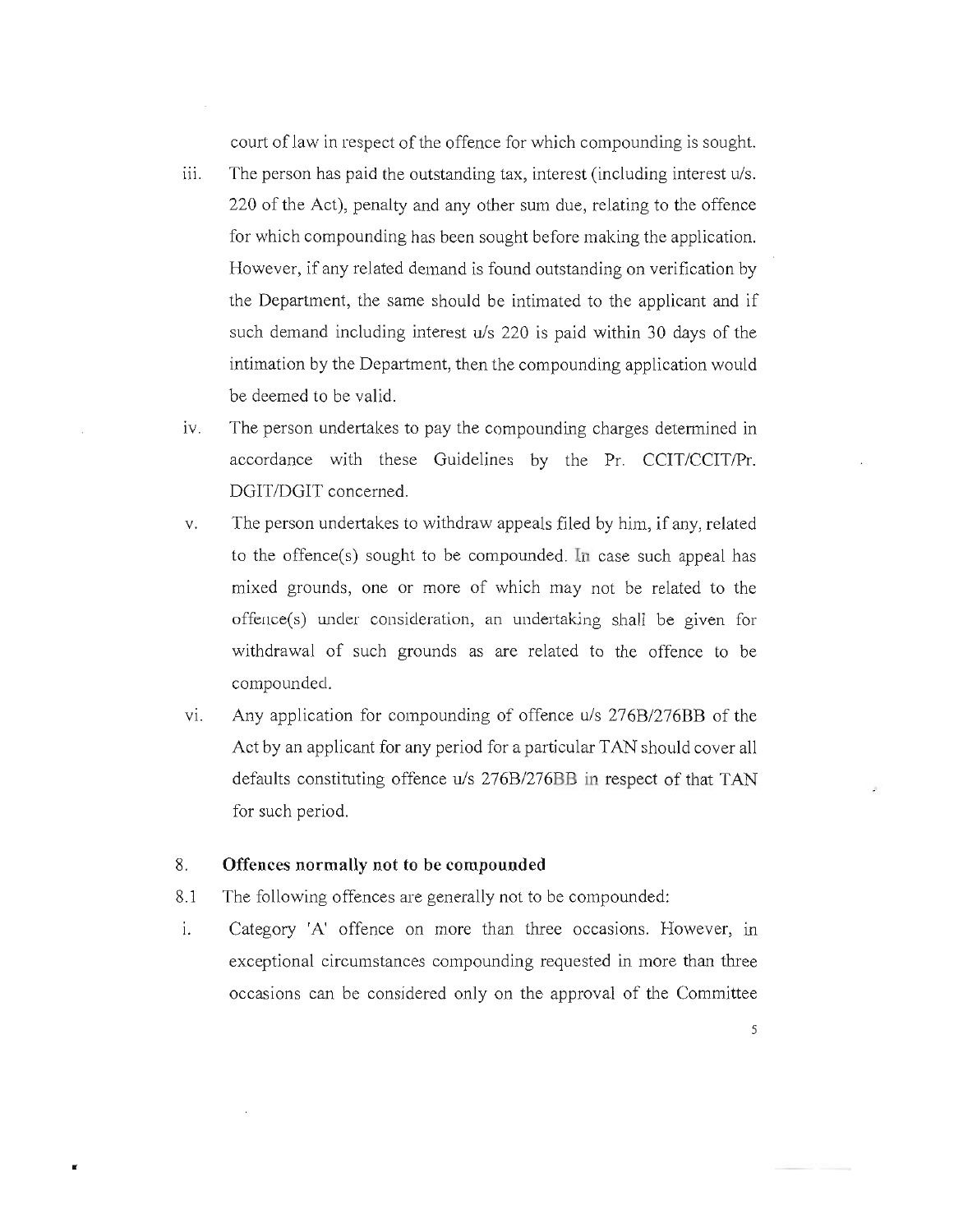referred to in Para 10 of these Guidelines. The 'occasion' is defined in Para 8.2.

- ii. Category 'B' offence other than the first offence(s) as defined in Para 8.2 for the purpose of these Guidelines.
- iii. Offences committed by a person for which he was convicted by a court of law under Direct Taxes Laws.
- iv. Any offence in respect of which, the compounding application has already been rejected, except in the cases where benefit of rectification is available in these Guidelines.
- v. The cases of a person as main accused where it is proved that he has enabled others in tax evasion such as, through entities used to launder money or generate bogus invoices of sale/purchase without actual business, or by providing accommodation entries in any other manner as prescribed in section 277A of the Act.
- vi. Offences committed by a person who, as a result of investigation conducted by any Central or State Agency and as per information available with the Pr. CCIT/CCIT/Pr. DGIT/DGIT concerned, has been found involved, in any manner, in anti-national/terrorist activity.
- vii. Offences committed by a person who was convicted by a court of law for an offence under any law, other than the Direct Taxes Laws, for which the prescribed punishment was imprisonment for two years or more, with or without fine and which has a bearing on the offence sought to be compounded.
- viii. Offences committed by a person which, as per information available with the Pr. CCIT/CCIT/Pr. DGIT/DGIT concerned, have a bearing on a case under investigation (at any stage including enquiry, filing of FIR/complaint) by Enforcement Directorate, CBI, Lokpal, Lokayukta or any other Central or State Agency.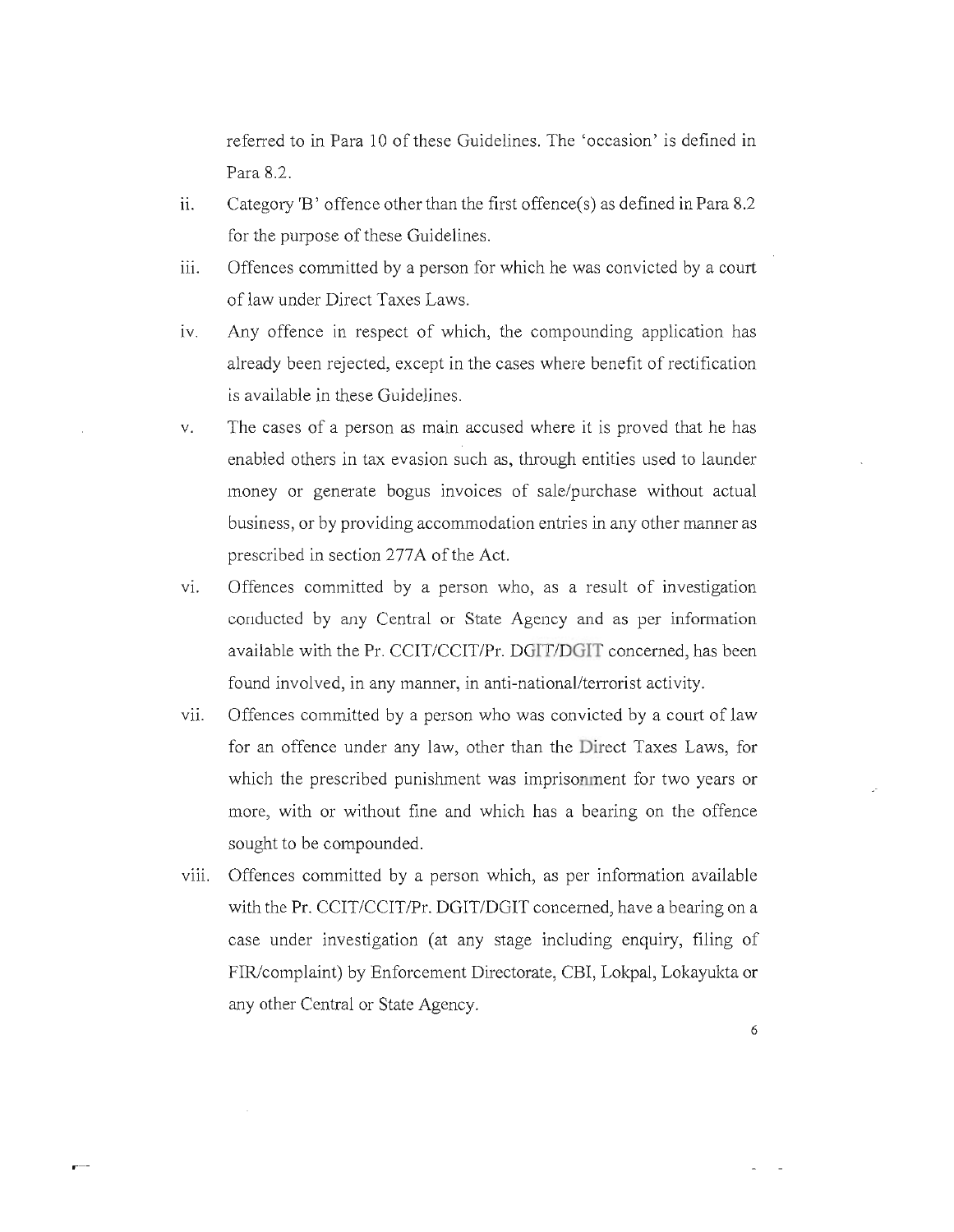- ix. Offences committed by a person whose application for 'plea-bargaining' under Chapter XXI-A of 'Code of Criminal Procedure' in respect of any offence is pending in a Court or where a Court has recorded that a 'mutually satisfactory disposition of such an application is not worked out' and such offence has bearing on offence sought to be compounded.
- x. Any offence which has bearing on an offence relating to undisclosed foreign bank account/assets in any manner.
- Xl. Any offence which has bearing on any offence under the Black Money (Undisclosed Foreign Income and Assets) and Imposition of Tax Act, 2015.
- XII. Any offence which has bearing on any offence under the Benami Transactions (Prohibition) Act,1988.
- Xlli. Any other offence, which the Pr. CCIT/CCITIPr. DGIT/DGIT concerned considers not fit forcompounding in view of factors such as conduct of the person, nature and magnitude of the offence.

# 8.2 **Meaning of terms"occasion" and "first offence" for the purpose of these Guidelines will be as under-**

- 8.2.1 If in one instance the assessee files multiple applications for one or more than one Assessment Year (AYs), all of these applications shall be treated as one "occasion".
- 8.2.2 First offence means, offence(s) under any of the Direct Tax Laws:

(a) Offences committed prior to any of the following-

1. the date of issue of any letter/notice in relation to the prosecution, or

ii. Any intimation relating to filing of prosecution complaint sent by the Department to the person concerned, or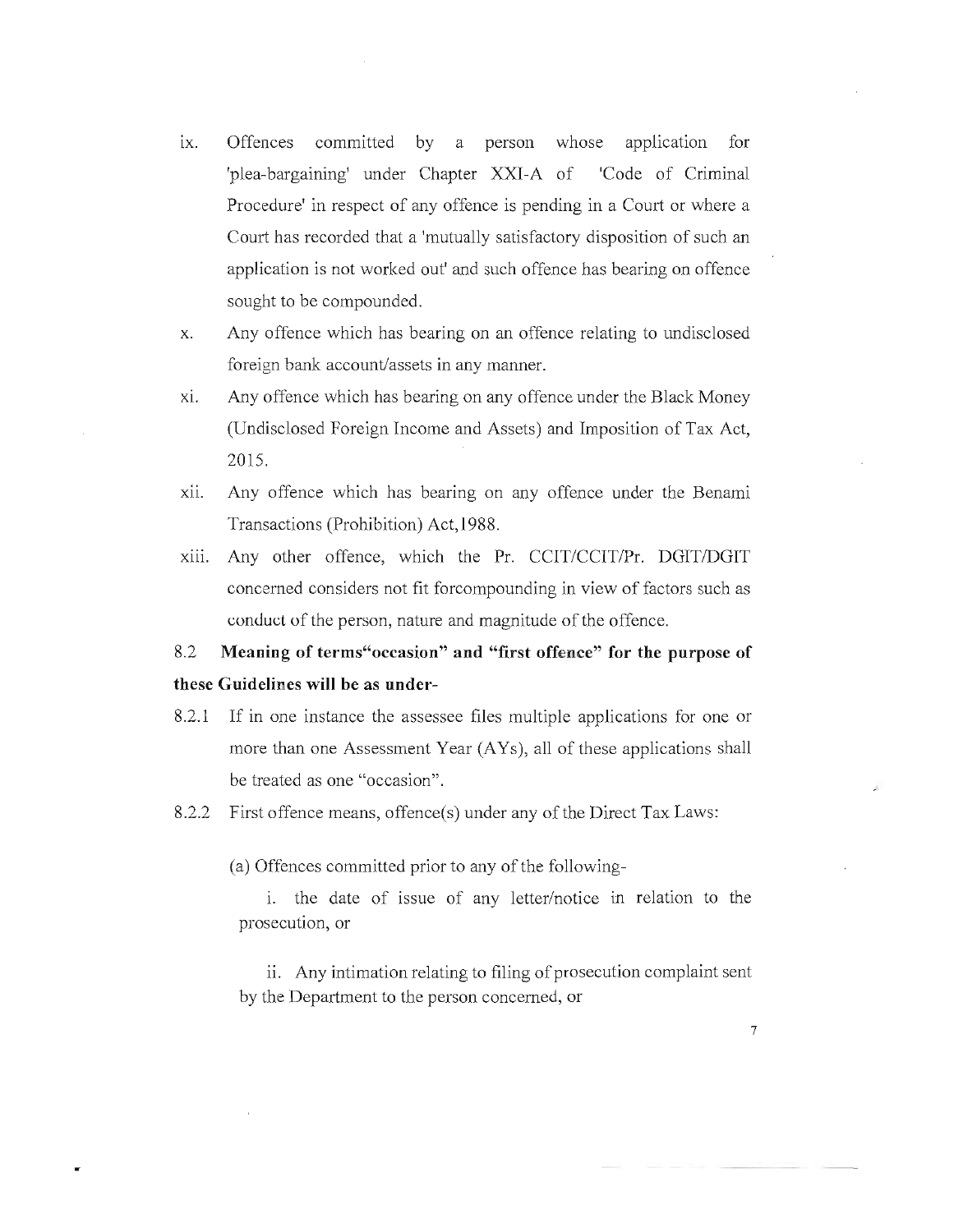iii. Launching of any prosecution,

whichever is earlier.

Or

(b) Offence(s) not detected by the department but voluntarily disclosed by a person prior to the filing of application for Compounding of Offence(s) in the case under any Direct Tax Acts for one assessment year or more.

For this purpose, the offence is relevant if it is committed by the same person/entity. Further, the first offence is to be determined separately with reference to each section of the Act under which it is committed.

8.3 **Notwithstanding anything contained in these Guidelines, the**  Finance Minister may relax restrictions in Para 8.1 above for **compounding of an offence in a deserving case, on consideration of a report from the Board on the petition of an applicant.** 

### 9. **Relaxation of time**

9.1 The restrictions imposed in Para 7(ii) of these Guidelines for compounding of an offence in a deserving case may be relaxed, where application is filed beyond 12 months but before completion of24 months from the end of month in which complaint was filed, by the Committee defrned in Para 10 of these Guidelines, provided that such delay should be attributable to reasons beyond the applicant's control. However, a plea of pendency of appeal at any stage or before any authority cannot be treated as a reason beyond the applicant's control, because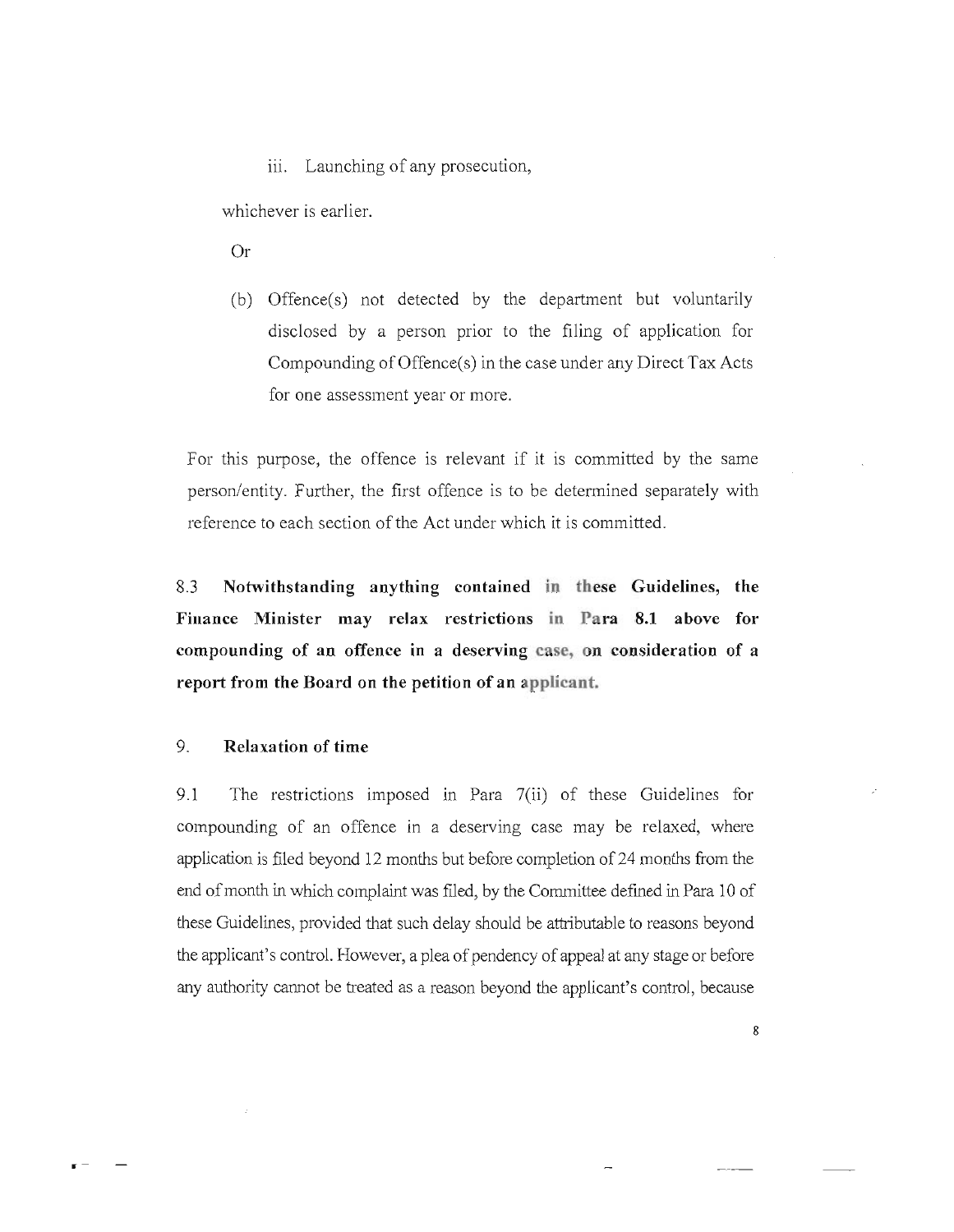furnishing an undertaking to withdraw the appeal( $s$ ) having bearing on the offence is a prerequisite as per clause  $7(v)$  above.

9.2 However, in all such cases where relaxation has been provided in this Para, the compounding charges would be 1.25 times the normal compounding charges as applicable to the offence on the date of filing of the original compounding application.

#### **10. Authority Competent to Compound an Offence**

10.1 The Pr. CCIT/CCIT/Pr. DGIT/DGIT having jurisdiction over the person, seeking Compounding of an Offence, is the Competent Authority for compounding of all Category 'A' and Category 'B' offences. However, an order in case of an application for compounding of an offence, involving compounding charges (as explained in Para 12 below) in excess of  $Rs.10,000,000/$ - (Rupees Ten Lakhs) shall be passed by the Pr. CCIT/CCIT/Pr. DGIT/DGIT concerned only on the prior approval of a Committee comprising of three officers of the Region concerned, namely Pr. CCIT/CCIT/Pr. DGIT/DGIT having jurisdiction over the case and two other Officers of the rank of Pr. CCIT/CCIT/Pr. DGIT/DGIT constituted by the Pr.CCIT of the Region. In case such officers are not available within the Region, a suitable Officer of the rank ofCCIT/DGIT from any nearby Region may be co-opted as Member by the Pr. CCIT.

10.2 If a deductor has committed an offence u/s *276B1276BB* of the Act for non-payment of TDS in respect of both resident and non-resident deductees and therefore the jurisdiction over such deductor lies with more than one Pr. CCIT/CCIT/Pr. DGIT/DGIT, then the Pr. CCIT/CCIT/Pr. DGIT/DGIT in whose jurisdiction compounding application has been filed will be the

r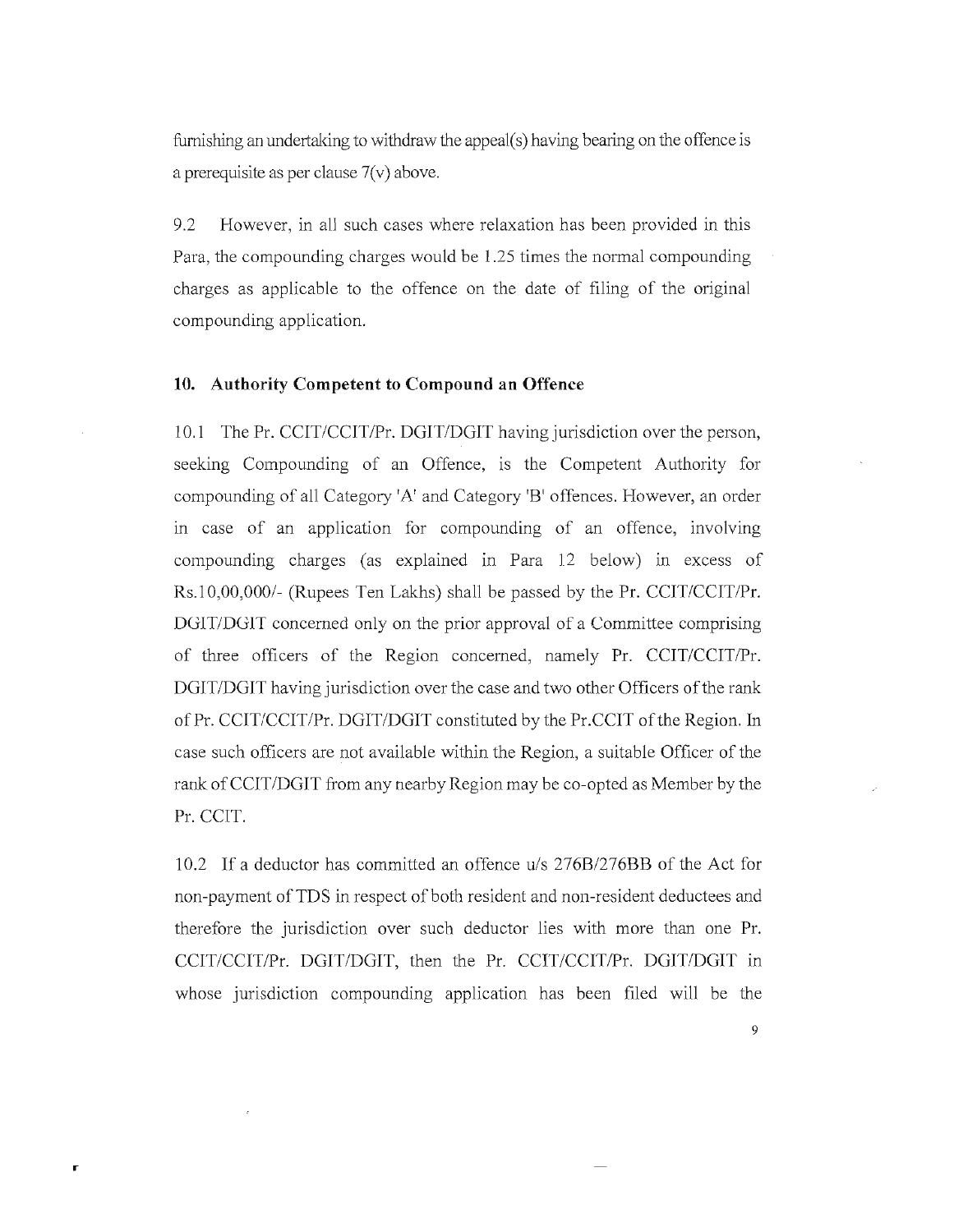Competent Authority. However, he shall compound the offence only on the approval of Committee comprising of three Officers of the rank of CCIT from among the CCIT/DGIT/Pr.CCIT/Pr.DGIT having jurisdiction over the applicant, constituted by the Pr.CCIT of the region.

10.3 In case an applicant having more than one TAN lying in the jurisdiction of two or more Pr. CCIT/CCIT/Pr. DGIT/DGIT wants to file compounding application in respect of offences committed u/s 276B/276BB in respect of two or more TANs falling in the jurisdiction of two or more Pr. CCIT/CCIT/Pr. DGIT/DGIT, the application shall be filed before the Pr. CCIT/CCIT having jurisdiction over the TAN of the region in which PAN jurisdiction of the applicant is falling. Such Pr. CCIT/CCIT having jurisdiction over such TAN will be treated as Competent Authority. For such cases the Committee will be constituted by the Pr. CCIT in whose region jurisdiction over PAN lies and will also be comprising of three members including Competent Authority. The report from all jurisdictional authorities concerned from different offender TANs shall be called by the Competent Authority.

10.4 The Competent Authority will act as the Member Secretary and convene the meeting, as well as maintain the records.

#### **11. Compounding Procedure**

r

- i. On receipt of the application for compounding, the report on the same shall be obtained from the Assessing Officer/Assistant or Deputy Director concerned who shall submit it promptly along-with duly filled in check-list (Annexure-2), to the authority competent to compound, through proper channel.
- ii. The Competent Authority shall duly consider and dispose of every application for compounding through a speaking order in the suggested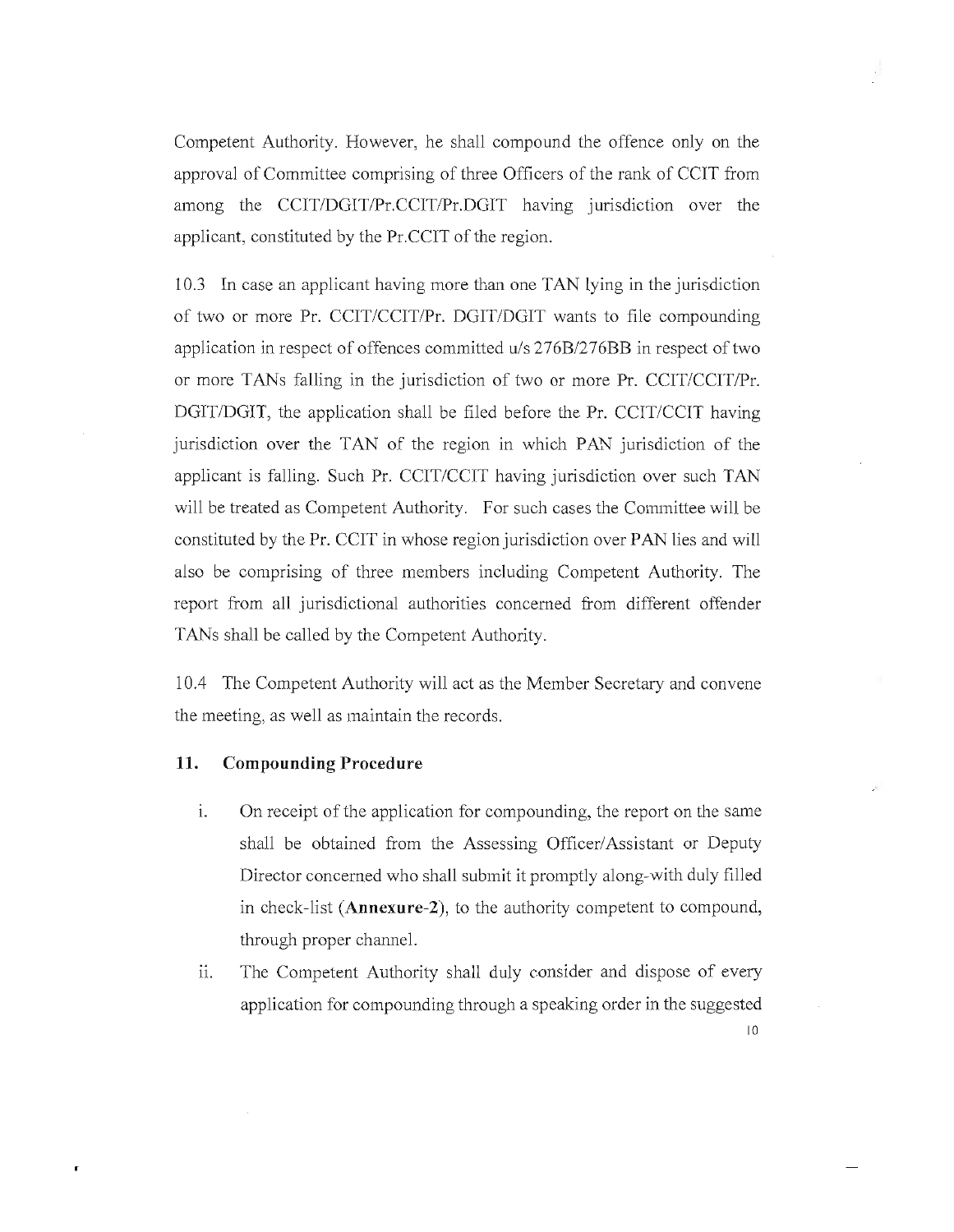fonnat **(Annexure-3)** either by rejecting or by intimating the compounding charges payable. Such order may be passed within six months from the end of the month of its receipt (excluding the time for payment of the compounding charges) as far as possible.

- iii. Where compounding application is found to be acceptable, the Competent Authority shall intimate the amount of compounding charges to the applicant, requiring him to pay the same **within one month** from the end of the month of receipt of such intimation. On written request of applicant for further extension of time under exceptional circumstances, the Pr. CCIT/CCIT/Pr. DGIT/DGIT may extend this period by **three months.** Extension beyond three months shall not be permissible except with the previous approval in writing of the Committee defined in Para 10 of these Guidelines. However, no extension beyond **twelve months** from the end of month in which intimation of compounding charges was given to the applicant shall be given except with the previous approval of Member (Inv.), CBDT on a proposal of the competent authority concerned.
- iv. Whenever the compounding charges are paid beyond one month from the end of month in which it was intimated to the applicant, if extended by the Competent Authority, he shall have to pay additional compounding charge at the rate of 2% per month or part of the month on the unpaid amount of compounding charges upto three months and 3% if the Competent Authority has extended the payment period beyond three months.
- v. The Competent Authority shall pass the compounding order **within one month** from the end of the month of payment of compounding charges. Where compounding charge is not deposited within the time allowed, the compounding application shall be rejected after giving the

 $\blacksquare$ 

II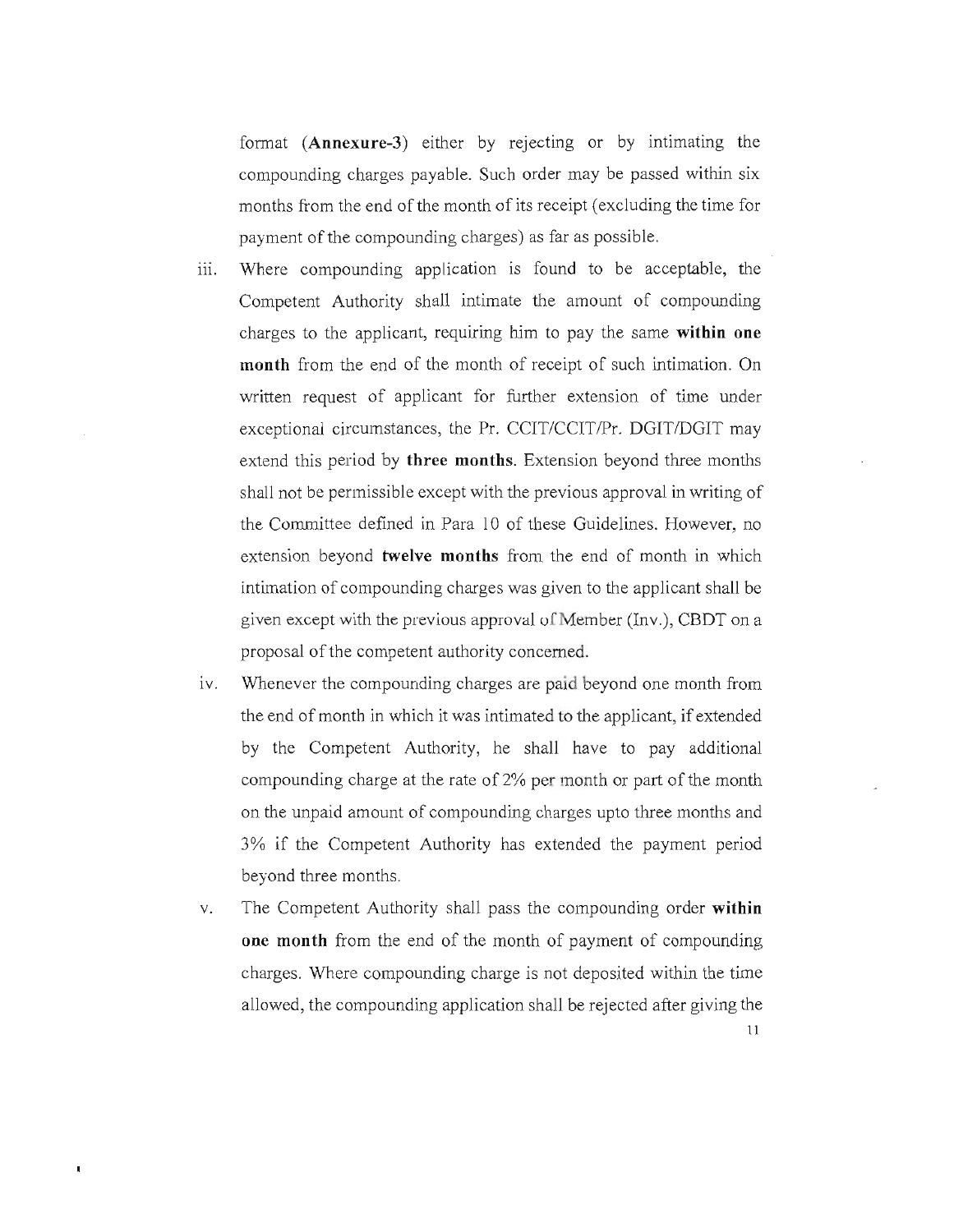applicant an opportunity of being heard only in relation to compounding charges payable.

- VI. The order of acceptance/rejection of application of compounding shall be brought to the notice of the Court, where the prosecution complaint was filed/or the complaint is pending, immediately through prosecution counsel in all cases where prosecution proceedings have been instituted.
- vii. Normally any offence in respect of which the compounding application has been rejected is not considered for compounding as per Para 8.1(iv). However, if any compounding application has been rejected solely on account of late payment of compounding charges or shortfall in payment of compounding charges and if such shortfall is for some bonafide mistakes or on some other technical grounds, such compounding order can be rectified at the written request of applicant provided the payment of compounding charges was made before rejection or time allowed by the Competent Authority whichever is applicable. A decision to rectify such order can be taken by the Committee as per Para 10 after considering various facts and circumstances of the case. However, the applicant will be required to pay interest as per Clause (iv) of this Para, on the unpaid compounding charges from the due date of payment as per original intimation of compounding along with the shortfall in compounding charges.
- viii. The time lines mentioned for processing the compounding applications prescribed in these Guidelines are administrative and indicative for work management and do not prescribe a limitation period for disposal of the compounding application.
	- ix. Wherever the facility to perform any function relating to processing of any compounding application is available on ITBA, such function 12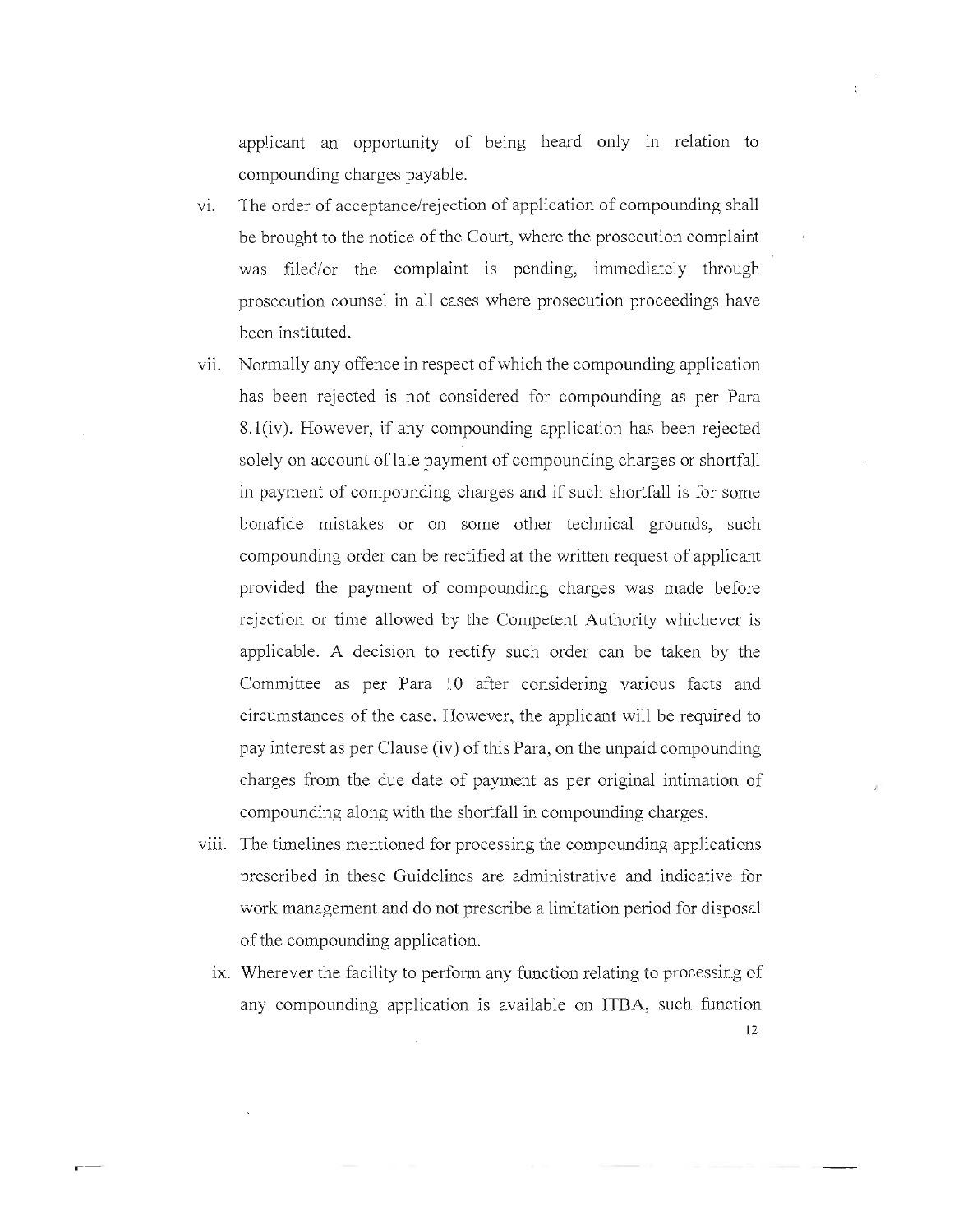should be performed on ITBA.

### **12. Compounding Charges**

×

The compounding charges shall include compounding fee, prosecution establishment expenses and litigation expenses, including Counsel's fee.

12.1 The compounding fee shall be computed in accordance with Para 13 of these Guidelines for various offences. Prosecution establishment expenses will be charged at the rate 10% of the compounding fees subject to a minimum of Rs.25,000/- in addition to litigation expenses including Counsel's fees paid/payable by the Department in connection with offence(s) compounded by a single order. In a case where the litigation expenses are not readily ascertainable, the competent authority may arrive at litigation expenses, *inter alia,* on the basis of rates prescribed by the Government and on the basis of existing records with the Government and the counsels.

12.2 In all cases where relaxation of time as provided in Para 9 of the Guidelines is allowed, the compounding charges shall be 1.25 time of the normal compounding charges.

12.3 Wherever, extension of time allowed to make compounding charges is allowed beyond one month from the end of intimation of compounding charges in accordance with Compounding Guidelines, the applicant shall have to pay additional compounding charges  $\mathcal{D}_2$  2% per month or part of month on the unpaid amount of the compounding charges upto three months and 3% for period beyond three months.

12.4 The compounding charges are payable in addition to the tax, interest and penalty, if any payable or imposable as per provisions of the Act. Such tax,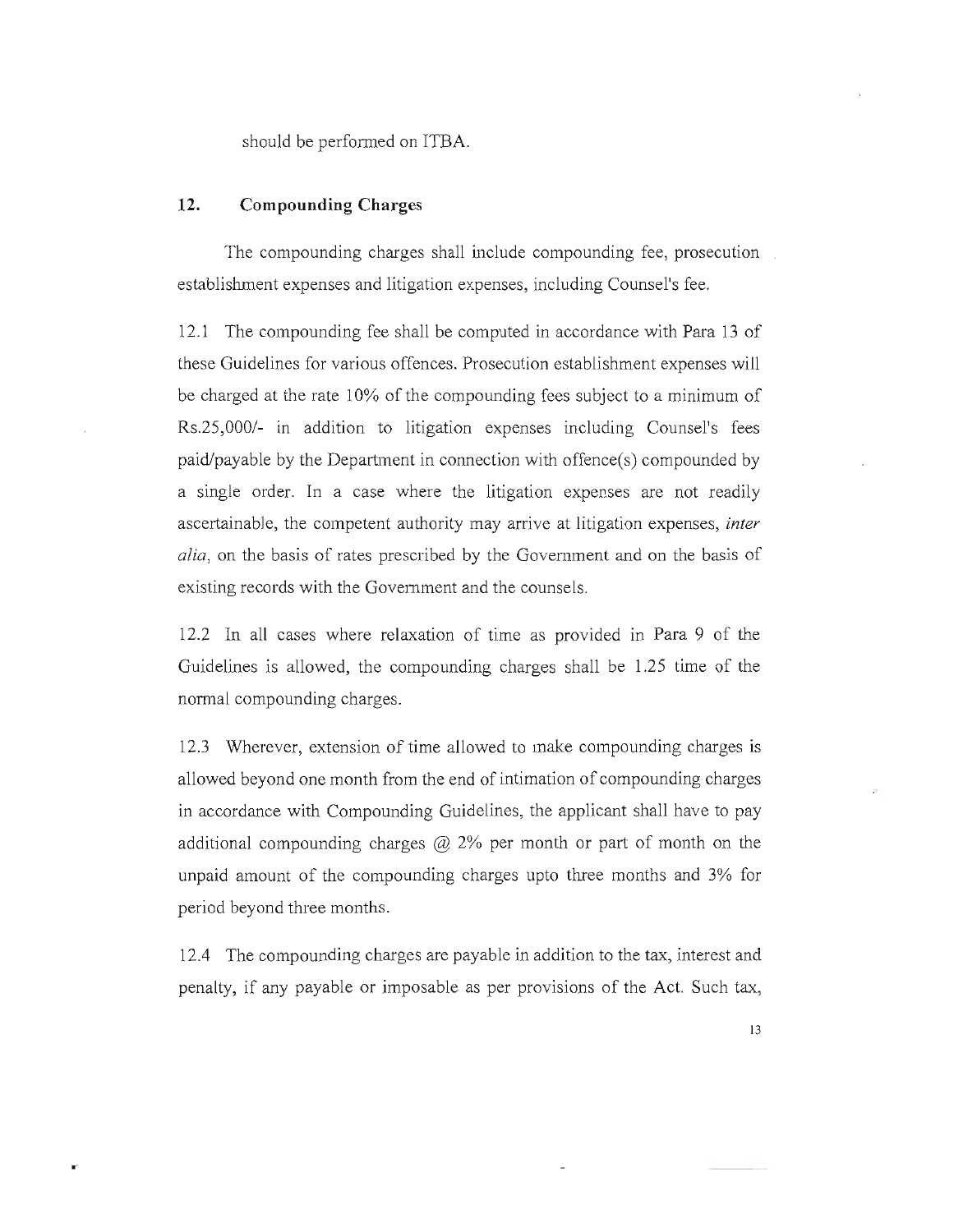interest and penalty as mentioned in Para 7(iii) are to be paid before filing the compounding application as required in these Guidelines.

## 13. Fees for compounding

For the purpose of computation of the compounding fee, the word "tax" means- tax including surcharge and any cess by whatever name called, as applicable.

The fees for compounding of offences shall be as follows:

# 13.1 Section 276B- Failure to pay the tax deducted at source Section 276BB- Failure to pay the tax collected at source

- 13.1.1 In respect of application for Compounding of Offences, the compounding fee shall be calculated as under-
	- (i) 2% per month or part of a month of the amount of tax in default disclosed in the compounding application in those cases, where the assessee has *suo-moto* filed compounding application, before any offence *u/s. 276B/276BB* of the Act for any period is brought to his knowledge by the Department. Such type of offence would also constitute an "occasion" for the purpose of Para 8.1. Such offences which are detected in the course of any search and seizure or survey operation will not fall in this category.

However, the compounding fee under this clause shall not exceed the TDS amount and interest *u/s* 20l(lA) taken together, if the default in deposit ofTDS is less than Rs. 1 *,00,0001-* (Rupees One lakh).

(ii) 3% per month or part of a month of the amount of tax in default disclosed in the compounding application for first occasionin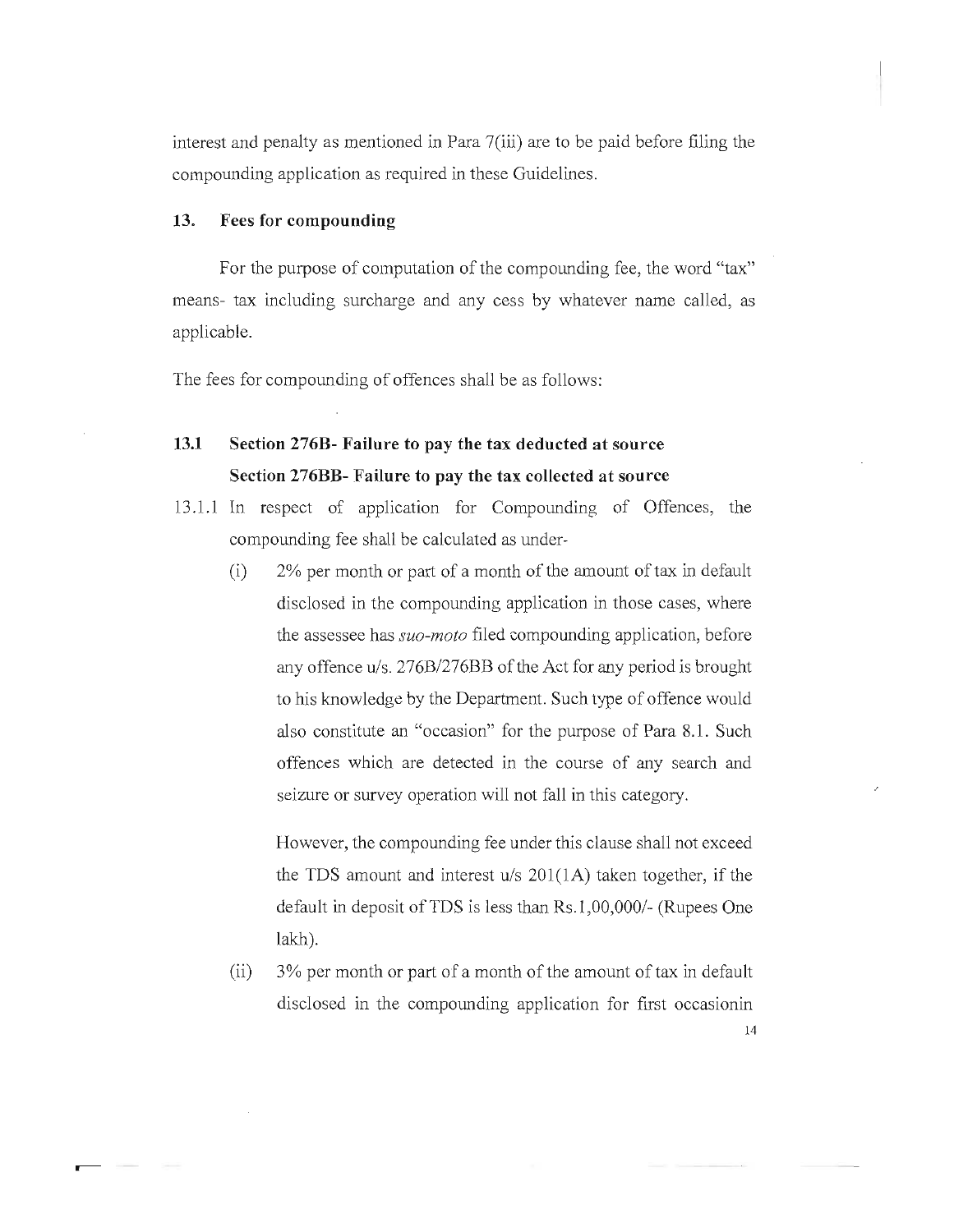cases not covered in Para 13.1.1 (i) above.

- (iii) In respect of any application for subsequent occasion, the applicable rate for compounding of such an offence will be 5% per month or part of a month of the amount of tax in default.
- 13.1.2 The period of default for calculating compounding fee in this category shall be calculated from the date of deduction to the date of deposit of tax deducted at source as is done in respect of calculating interest under section  $201(1)$  of the Act in respect of compounding application filed.

### **13.2. Section 276C (1)- Willful attempt to evade tax, etc.**

- (a) In the cases involving tax sought to be evaded (where evasion of interest and penalty may be consequential)
	- i. Where such tax sought to be evaded exceeds Rs. 25 lakhs, 150% of the tax sought to be evaded.
	- ii. In any other case,  $125\%$  of the tax sought to be evaded.
- (b) In cases involving attempt to evade only the penalty, 100% of penalty sought to be evaded. For example, penalties which are not directly related to tax evasion, such as penalty uls 271DA etc.

# **13.3. Section 276C(2)-Willful attempt to evade payment of any tax, interest and penalty**

3% per month or part of the month of the amount of tax, interest and penalty, the payment of which was sought to be evaded, for the period of default. The period of default for calculating the compounding fees shall be as under:

i) Where tax, interest or penalty as per notice of demand under section 156 of the Act is not paid, from the date immediately following the due date of payment till the date of actual payment.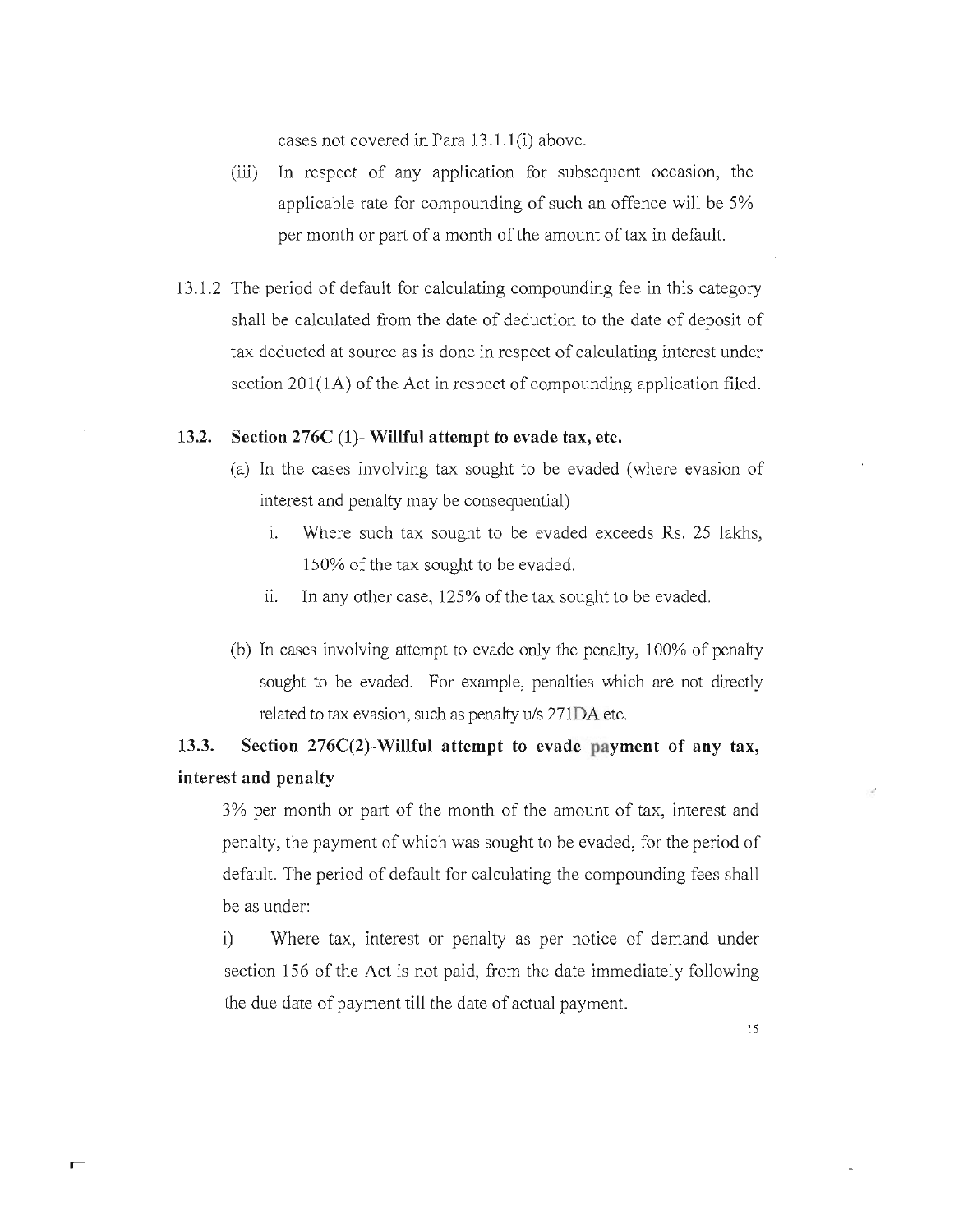ii) Where the self-assessment tax was not paid as specified in section 140A of the Act, from the due date of filing of return of income u/s 139(1) of the Act to the date of actual payment.

For computing the period of default, any period of stay of demand granted by any Income Tax Authority, the Appellate Tribunal or Court shall be excluded.

### **13.4 Section 276CC- Failure to furnish returns of income**

*1304.1* 

r

- (a) In case of default in furnishing the return of income on or before due date *u/sI39(1)* of the Act, the default period will be computed from the due date *u/s139(1)* to the date of actual filing of return or completion of assessment, whichever is earlier and compounding fees will be ;
	- 1. Where tax on returned income as reduced by tax deducted at source and advance tax, if any exceeds Rs. 25 lakhs, Rs. 4000/- per day.
	- **11.** In any other case; Rs. *20001-* per day.

However, in cases where the difference between the aggregate of taxes paid/payable on the returned income and the aggregate of taxes already paid under any provision of the Act as enumerated in section 140A(1) of the Act, is less than Rs.1,00,000/-, the compounding fees will be restricted to that said difference amount subject to a minimum of Rs. 10,000/-.

(b) In case of offence of non-compliance of notice  $u/s$  142(1)(i) of the Act, the compounding fees shall be charged at the rate of *RsAOOO/-* per day where the tax on returned income as reduced by tax deducted at source and advance tax, if any exceeds Rs.25 lakhs and *Rs.2,0001-* per day in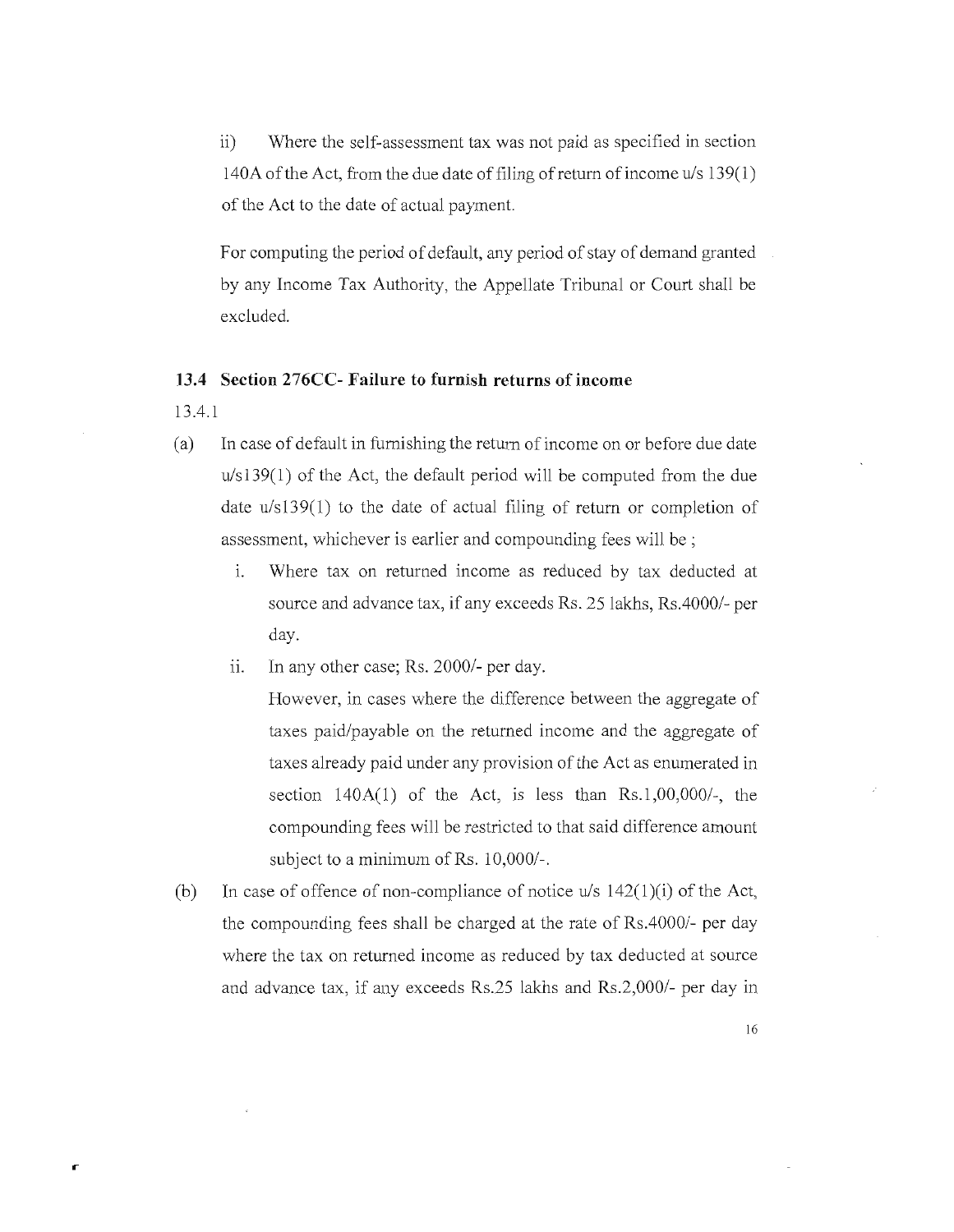other cases from the due date u/s 139(1) to the date specified in the notice  $u/s$  142(1), and at the rate of Rs. 5000/- per day where tax on returned income as reduced by tax deducted at source and advance tax, if any exceeds Rs.25 lakhs and Rs.3000/- per day in other cases, for the period between date specified in notice u/s 142(1) to the date of filing of return of income or completion of assessment, whichever is earlier.

- (c) In case of offence of non-compliance of notice  $u/s$  148 of the Act, the compounding fees shall be charged at the rate of Rs.5000/- per day where tax on returned income as reduced by tax deducted at source and advance tax, if any exceeds Rs.25 lakhs and Rs.3000/- per day in other cases, from the date specified in such notice till filing of return or assessment whichever is earlier. In case, there was also default of not filing return of income within due date prescribed u/s 139(1), then for the period between due date u/s 139(1) to the date specified in the notice u/s 148, compounding fees at the rate of Rs.4000/- per day where the tax on returned income as reduced by tax deducted at source and advance tax, if any exceeds Rs.25 lakhs and Rs.2,000/- per day in other cases from the due date  $u/s$  139(1) to the date specified in the notice  $u/s$  148 will also be charged.
- (d) In case of offence of non-compliance of notice  $u/s$  153A/153C of the Act, the compounding fees shall be charged at the rate of Rs.  $5,000/$ - per day where tax on returned income as reduced by tax deducted at source and advance tax, if any exceeds Rs.25 lakhs and Rs.3,000/- per day in other cases, from the date specified in such notice till filing of return or assessment whichever is earlier. In case, there was also default of not filing return of income within due date prescribed u/s 139(1), then for the period between due date  $u/s$  139(1) to the date specified in the notice  $u/s$ 153A1153C, compounding fees at the rate ofRs.4000/- per day where the 17

•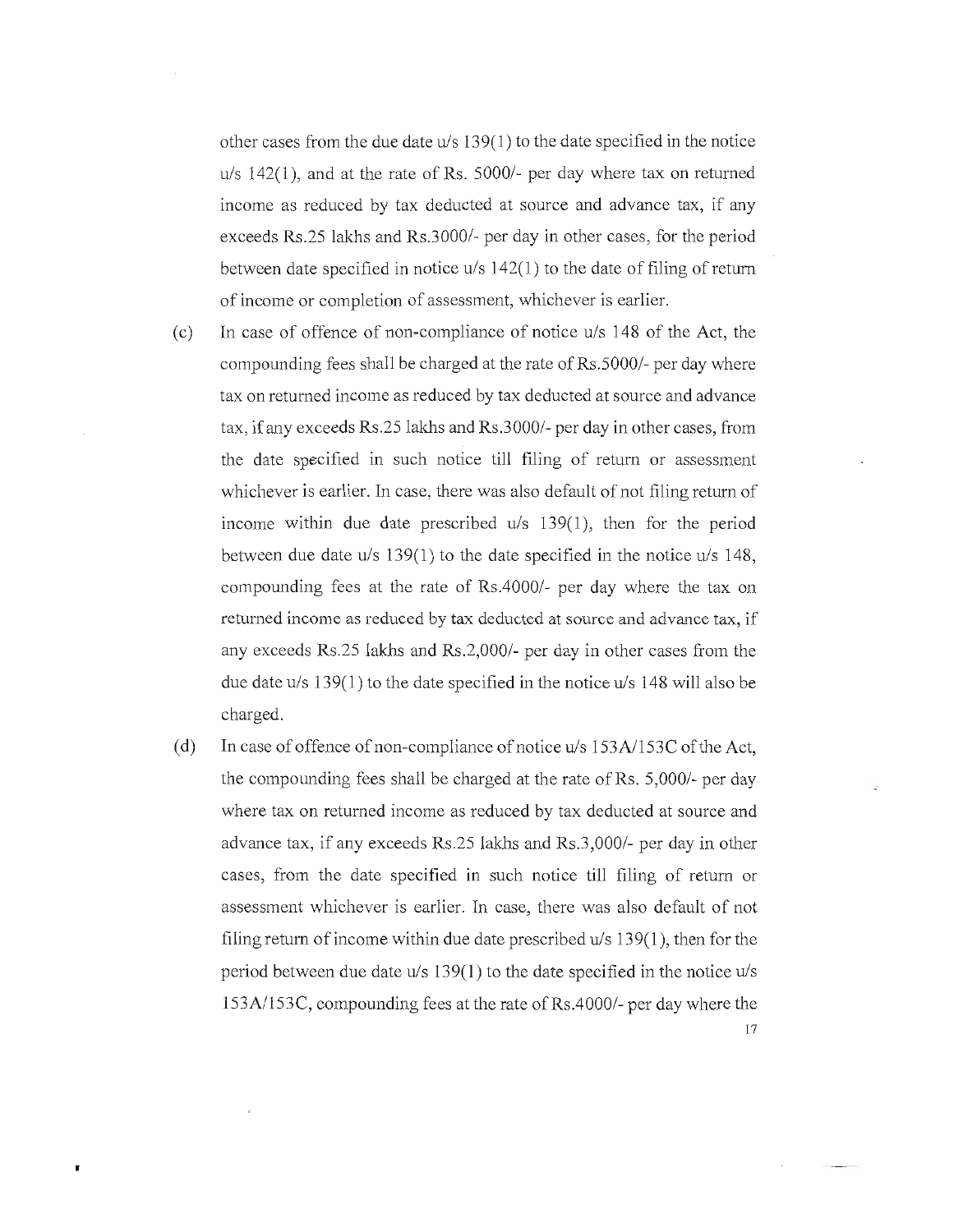tax on returned income as reduced by tax deducted at source and advance tax, if any exceeds  $Rs.25$  lakhs and  $Rs.2,000/$ - per day in other cases from the due date U/S 139(1) to the date specified in the notice *uls 153A1153C*  will also be charged.

- (e) In case where return of income filed is not only late but Self Assessment Tax is not paid:
	- i. These constitute two separate offences which are to be handled separately under sections 276CC and 276C(2), and
	- ii. Action *u*/s 276C(2) is to be undertaken only after the issue of demand notice *uls 143(1)/143(3 )* etc.

13.4.2 In cases where no return of income was filed, the compounding fee is computed upto the date of completion of assessments. In such cases, for computing the slab prescribed in Para 13.4.1 tax on assessed income (as reduced by tax deducted at source and advance tax) will be adopted.

13.4.3 In case the income determined *u/s* 143(1) is more than the returned income, tax on the same will be applied for computing tax slab prescribed in Para 13.4.1.

13.4.4 Tax on returned income in the context of Para 13.4 means tax leviable (including surcharge and cess) on the returned income as reduced by tax deducted at source and advance tax.

**13.5 Section 276CCC- Failure to furnish return of income as required under section 158BC** 

The fee for this offence shall be calculated in the same manner as for offences *uls* 276CC was prescribed in the Compounding Guidelines dated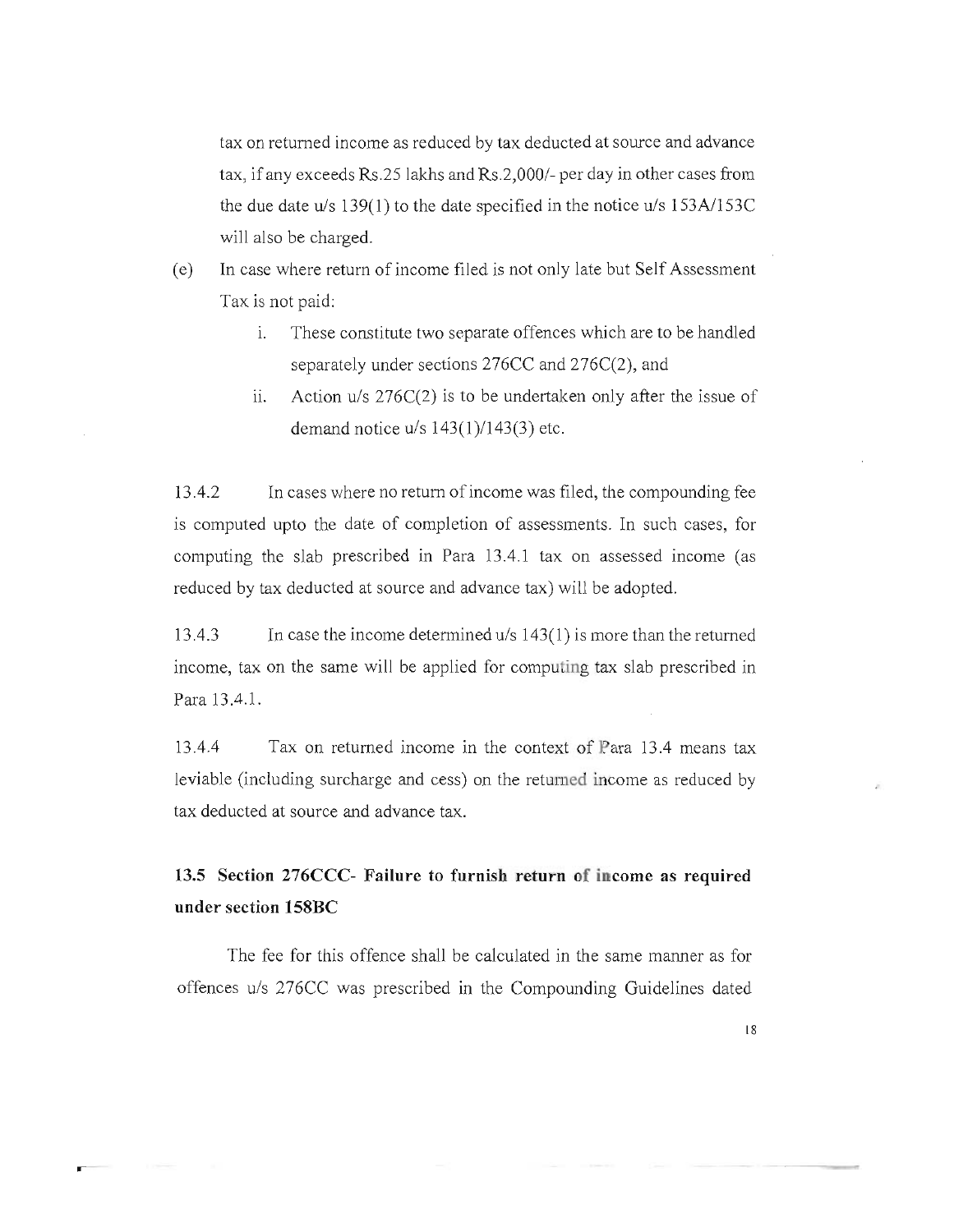×

# **13.6 Section 276DD- Failure to comply with the provisions of Section 269SS (prior to 01.04.89)**

A sum equal to 20% of the amount of any loan or deposit accepted in contravention of the provisions of Section 269SS.

# **13.7 Section 276E- Failure to comply with the provisions of Section 269T (prior to 01.04.89)**

A sum equal to 20% of the amount of deposit repaid in contravention of the provisions of Section 269T.

# **13.8 Section 277- False statement in verification etc. Section 278 - Abetment of false return etc.**

- 13.8.1 Where same set off acts and circumstances attract prosecution *uls* 277 as well as section 278, the compounding fee shall be charged for offences under these sections by treating them as one offence.
- 13.8.2 Where same set of facts and circumstances attract prosecution *uls 277*  in addition to another offence in connection with which prosecution *uls*  277 was attracted in case of the same person, no separate compounding fee shall be charged for offence U/S 277. For example, where a person is charged with an offence *uls* 276C(1 ) as also *uls* 277, in respect of the same facts and circumstances, the compounding fees shall be charged only for the offence *uls* 276C(1) at the rates prescribed for the said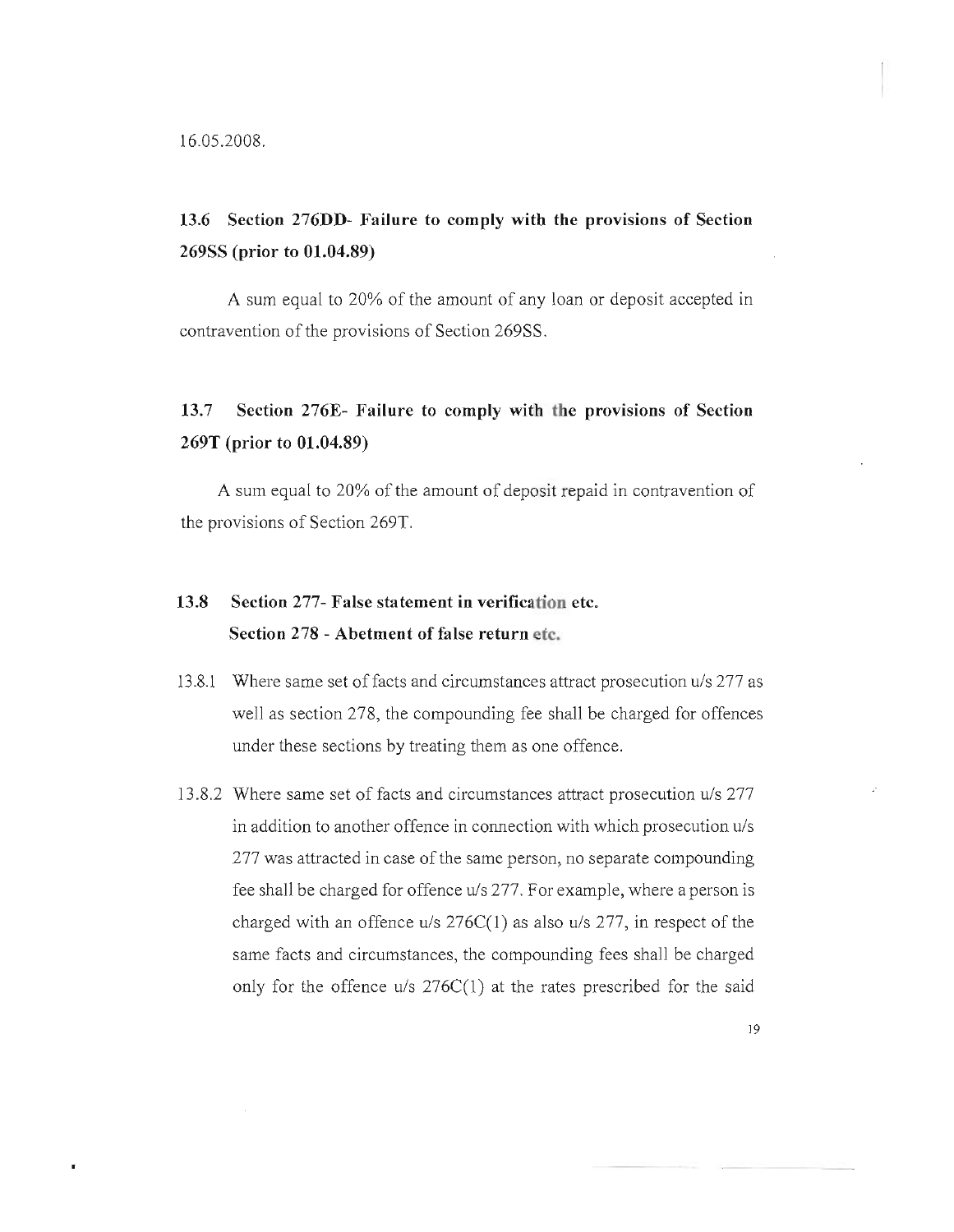section.

13.8.3 Where same set of facts and circumstances attract prosecution under any offence as well as u/s 277 and/or 278, normally, a compounding fee at the rate of 10% of the 'compounding fee for the main offence' shall be charged from each of the person charged under sections 278B or 278C. However, the authority competent to compound, after considering the extent of involvement of any or all co-accused or abettor, may enhance or reduce or waive the amount of compounding fee to be charged from any or all the co-accusedor abettor. The compounding fees chargeable from the co-accused or abettor shall be in addition to the compounding fees which may be chargeable from the main accused.

It is further clarified that:

 $\mathbf{F}$ 

- (a) **In** the case of prosecution proceedings under sections 278B or 278C of the Act unless the main accused i.e. CompanylHUF comes for compounding, the offence of the co-accused cannot be compounded separately.
- (b) If one or more co-accused has not filed the compounding application or is not agreeable to the payment of compounding charges as the case may be, then unless the main accused, on an undertaking obtained and furnished from such co-accused, unequivocally undertakes to pay the compounding charges on his own behalf and on behalf of all such co-accused as well, the Compounding of the Offence of the main accused cannot be accepted.

13.8.4 In case where no offence under any other sections of the Act IS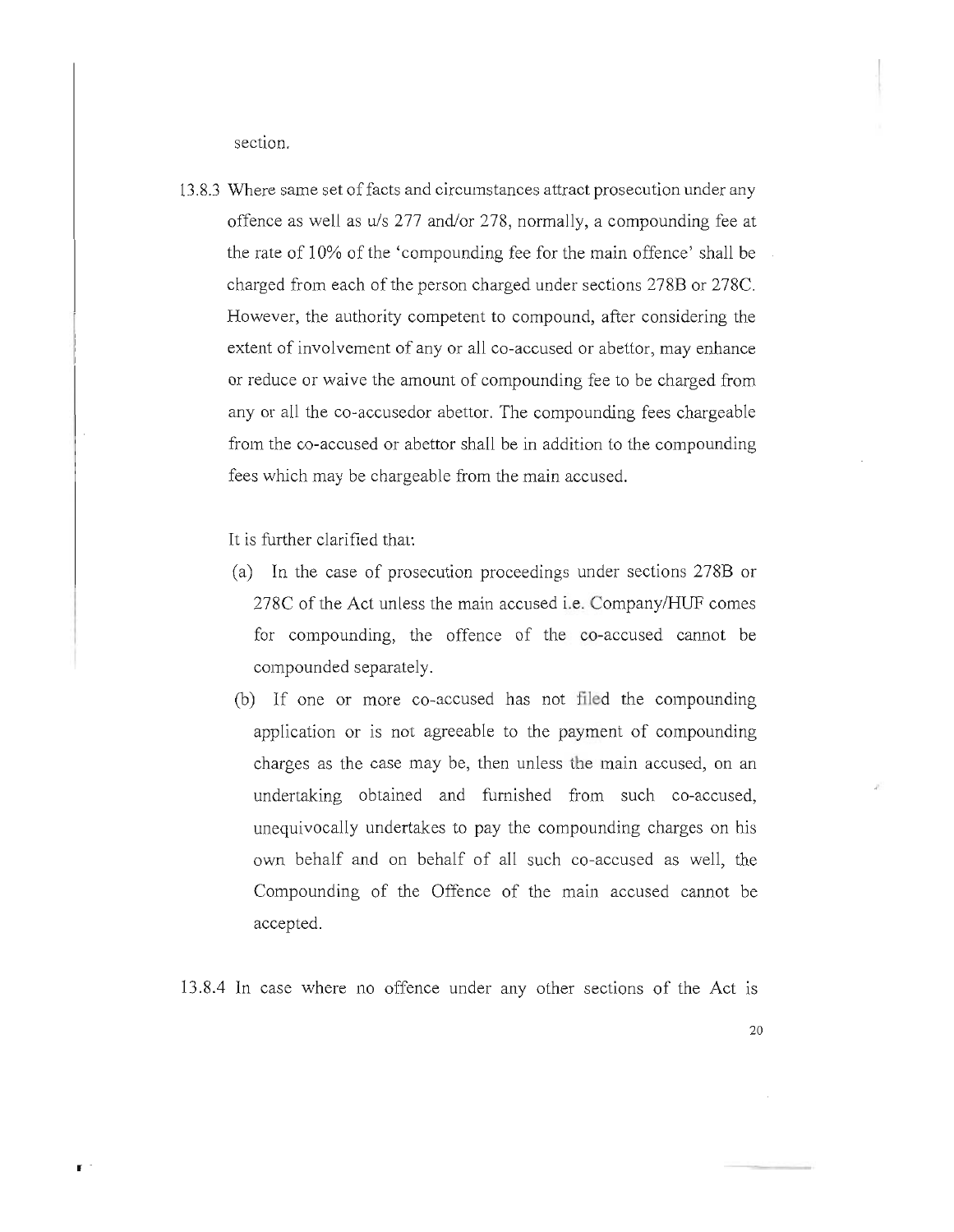involved except *uls* 277 or 278 of the Act, the compounding fee shall be decided by the Committee as per Para 10 having regard to the amount of tax which would have been evaded as a result of such offence *uls* 277 or 278 subject to a minimum compounding fee of Rs.l *,00,0001-* (Rupees One Lakh) which may be increased based on the assessment of loss caused to the revenue directly or indirectly for each of such offence on completion of assessment/reassessment.

- 13.9 Offences, other than those described in Para 13.1 to 13.8, for which no compounding fee has been prescribed, the authority competent to compound may determine the amount of compounding fee having regard to the nature and magnitude of the offence, loss of revenue directly or indirectly attributable to such offence, subject to levy of a **minimum compounding fee of Rs** *1,00,000/-* (Rupees One lakh) for each such offence.
- 13.10 The prescribed compounding charges shall be applicable while compounding any offence. However, in extreme and exceptional cases of genuine financial hardship, the compounding charges may be suitably reduced with the approval of the Finance Minister.

14. **In** case any penalty proceedings which have bearing with the offence sought to be compounded are pending at the time of filing of the compounding application, efforts should be made to conclude such penalty proceedings expeditiously and recover demand before concluding the compounding proceedings.

 $\mathbf I$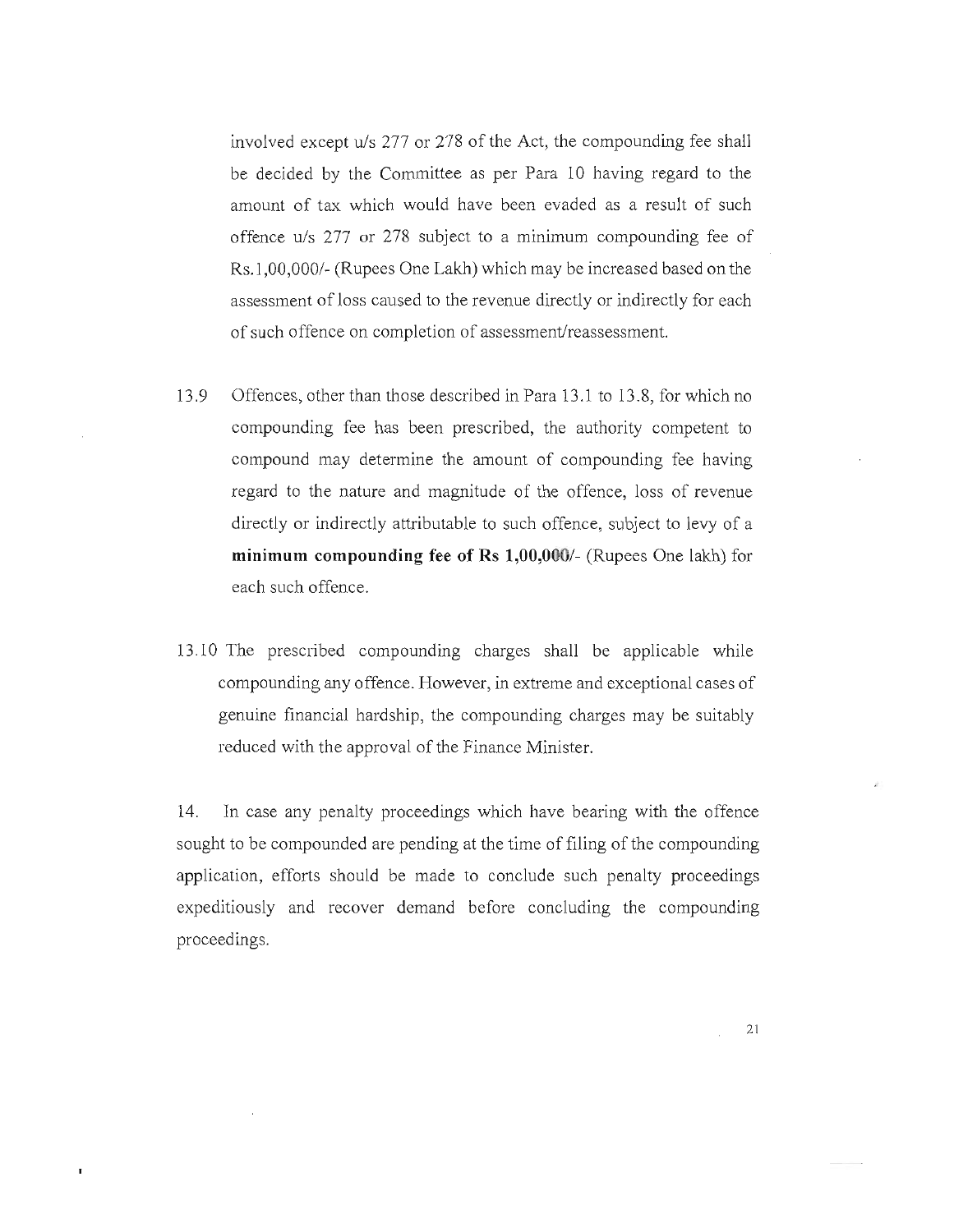# 15. **Applicability of these Guidelines to offences under other Direct Tax Laws**

These Guidelines shall apply *mutatis mutandis* to offences under other Direct Tax Laws and the compounding fee for offences under the other Direct Tax Laws will be same as prescribed supra for the corresponding provisions of offences under the Income-tax Act, 1961.

16. The Pr. CCsIT/CCsIT/Pr. DGsIT/DGsIT are requested to circulate the above revised Guidelines along with its Annexure Nos. 1, 2 and 3 among all the officers of their Region for compliance.

### **Encl: As above**

Yours faithfully,

Mamta Bansal Director (Inv.V), CBDT, New Delhi

Copy to-

•

- 1. The PS to the Revenue Secretary
- 2. The Chairman, CBDT
- 3. All Members, CBDT
- 4. All officers of the rank of Joint Secretary/CIT and above in CBDT
- 5. The CIT (Media & Technical Policy), CBDT
- 6. The ADG (Systems)-4 for uploading on www.incometaxindia.gov.in
- 7. Additional DIT, Database cell, for uploading on www.irsofficersonline.gov.in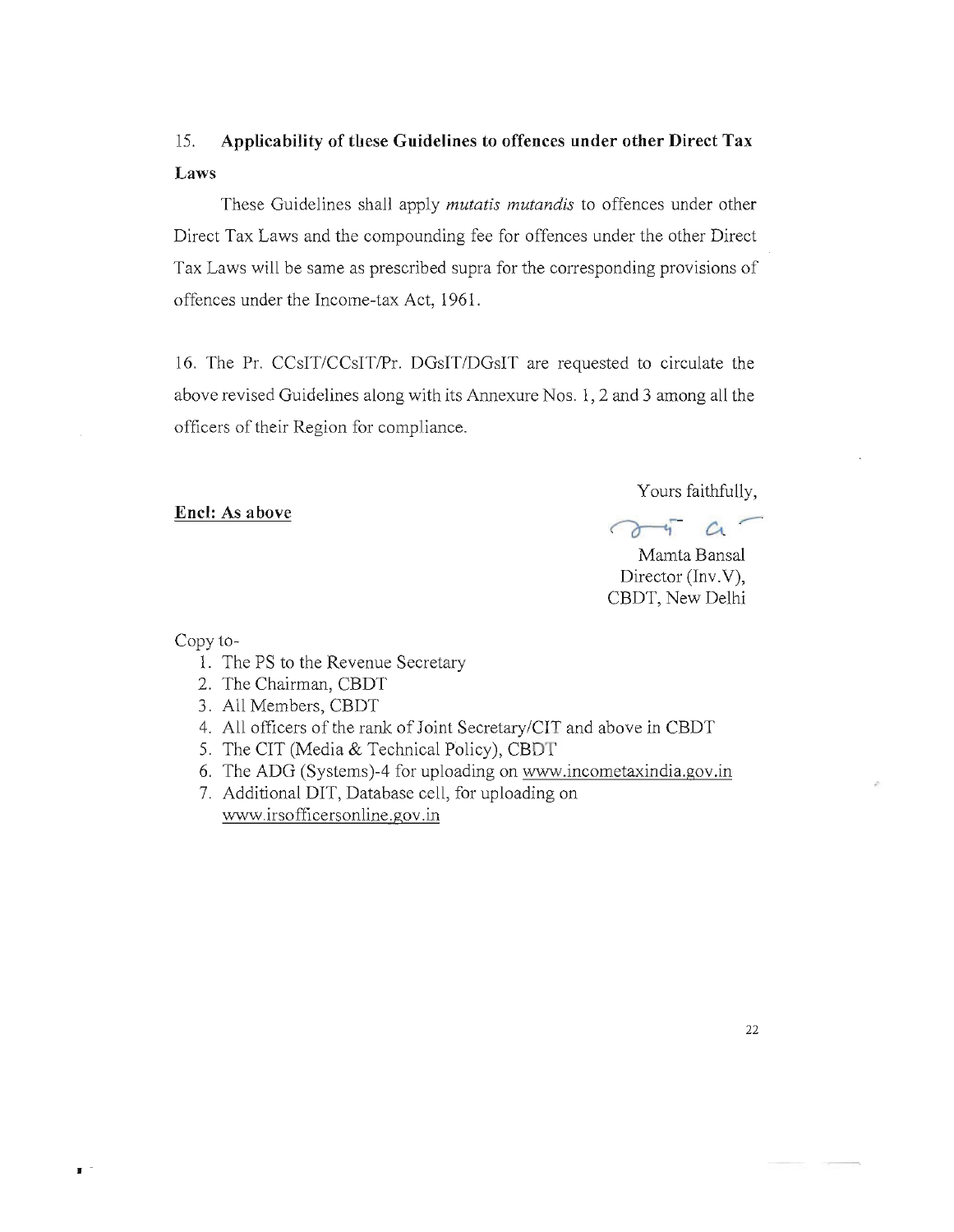# **Annexure 1**

**Format of application in the form of Affidavit for Compounding of Offences under Income-tax Act, 1961 to be submitted separately by each applicant** 

| S.<br>No. | Particulars                                                                                                                                                                                  | Remarks |
|-----------|----------------------------------------------------------------------------------------------------------------------------------------------------------------------------------------------|---------|
| 1.        | Name of the applicant                                                                                                                                                                        |         |
| 2.        | <b>Status</b>                                                                                                                                                                                |         |
| 3.        | Offences committed u/s *                                                                                                                                                                     |         |
| 4.        | AYs / Date/ period involved in offence                                                                                                                                                       |         |
| 5.        | Status of case (i.e. whether contemplated/pending<br>in Court/convicted/acquitted)                                                                                                           |         |
| 6.        | Date of filing of complaint, if any                                                                                                                                                          |         |
| 7.        | Whether the offence(s) committed by the applicant<br>is one for which complaint(s) was filed with the<br>competent court 12 months prior to the filing of the<br>application for compounding |         |
| 8.        | Particulars of offences along-with justification for<br>compounding (separate sheet)                                                                                                         |         |
| 9.        | Whether the applicant has paid the amount of tax,<br>interest, penalty and any other sum due relating to<br>the offence                                                                      |         |
| 10.       | Whether the applicant undertakes to pay further<br>tax, interest, penalty and any other amount as is<br>found to be payable on verification of the record.                                   |         |
| 11.       | Whether the applicant undertakes to pay the<br>compounding charges as shall be intimated by the<br>department.                                                                               |         |
| 12.       | Whether similar offences in the case of the<br>applicant have been compounded earlier. If yes,<br>how many times. Give details in annexure.                                                  |         |
| 13.       | Whether the offence is first offence as defined in<br>Para 8.2 of the Guidelines                                                                                                             |         |

 $\bar{\mathbf{r}}$ 

 $\mathcal{L}$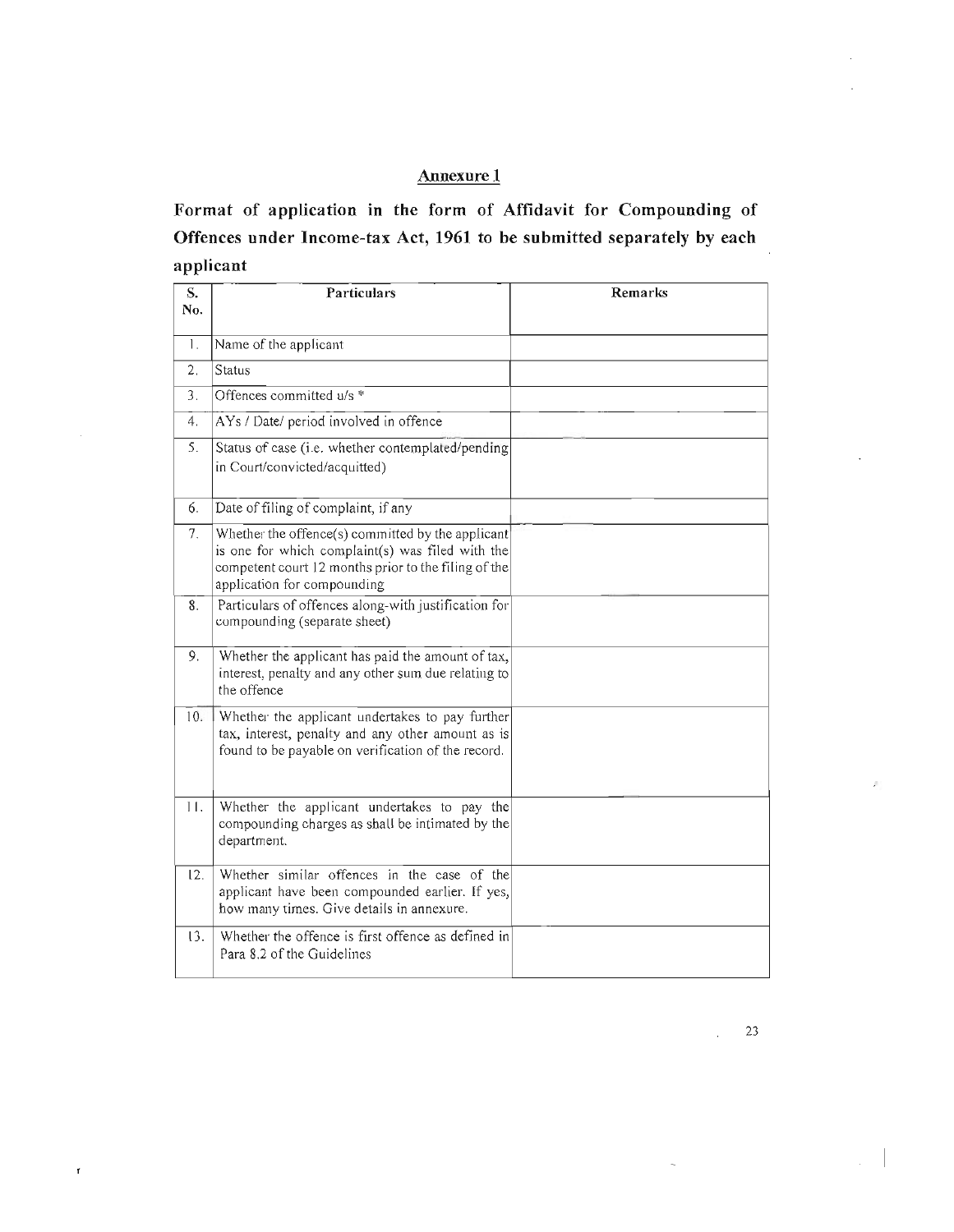| 14. | Whether the offence has been committed by the<br>applicant who, as a result of investigation<br>conducted by any Central or State agency has been<br>found<br>involved,<br>in<br>any<br>manner,<br>in<br>anti-national/terrorist activity                                                                      |  |
|-----|----------------------------------------------------------------------------------------------------------------------------------------------------------------------------------------------------------------------------------------------------------------------------------------------------------------|--|
| 15. | Whether<br>enquiry/investigation<br>being<br>any<br>conducted by Enforcement Directorate, CBI,<br>Lokpal, Lokayukta or any other Central or State<br>agencyis pending against the applicant? If so,<br>particulars may be given                                                                                |  |
| 16. | Whether the applicant was convicted by a court of<br>law for an offence under any law, other than the<br>Direct Taxes Laws, for which the prescribed<br>punishment was imprisonment for two years or<br>more, with or without fine. If so, particulars may<br>be given along with a copy of the court's order. |  |
| 17. | Whether, the application for 'plea-bargaining'<br>under Chapter XXI-A of 'Code of Criminal<br>Procedure' is pending in a Court and the Court<br>recorded that a 'mutually satisfactory<br>has<br>disposition' of such an application is not worked<br>out?                                                     |  |
| 18. | Whether the applicant was convicted by a court of<br>law for the offence sought to be compounded                                                                                                                                                                                                               |  |
| 19. | Whether it is an offence in respect of which, the<br>compounding application has<br>already been<br>rejected.                                                                                                                                                                                                  |  |
| 20. | Whether it is an offence which has bearing on an<br>offence relating to undisclosed foreign bank<br>account/assets in any manner                                                                                                                                                                               |  |
| 21. | Whether it is an offence which has bearing on any<br>offence under the Black Money (Undisclosed<br>Foreign Income and Assets) and Imposition of<br>Tax Act, 2015.                                                                                                                                              |  |
| 22. | Whether it is an offence which has bearing on any<br>The<br>Transactions<br>offence<br>under<br>Benami<br>(Prohibition) Act, 1988.                                                                                                                                                                             |  |
| 23. | Whether it is an offence u/s 275A, 275B and/or<br>276                                                                                                                                                                                                                                                          |  |

×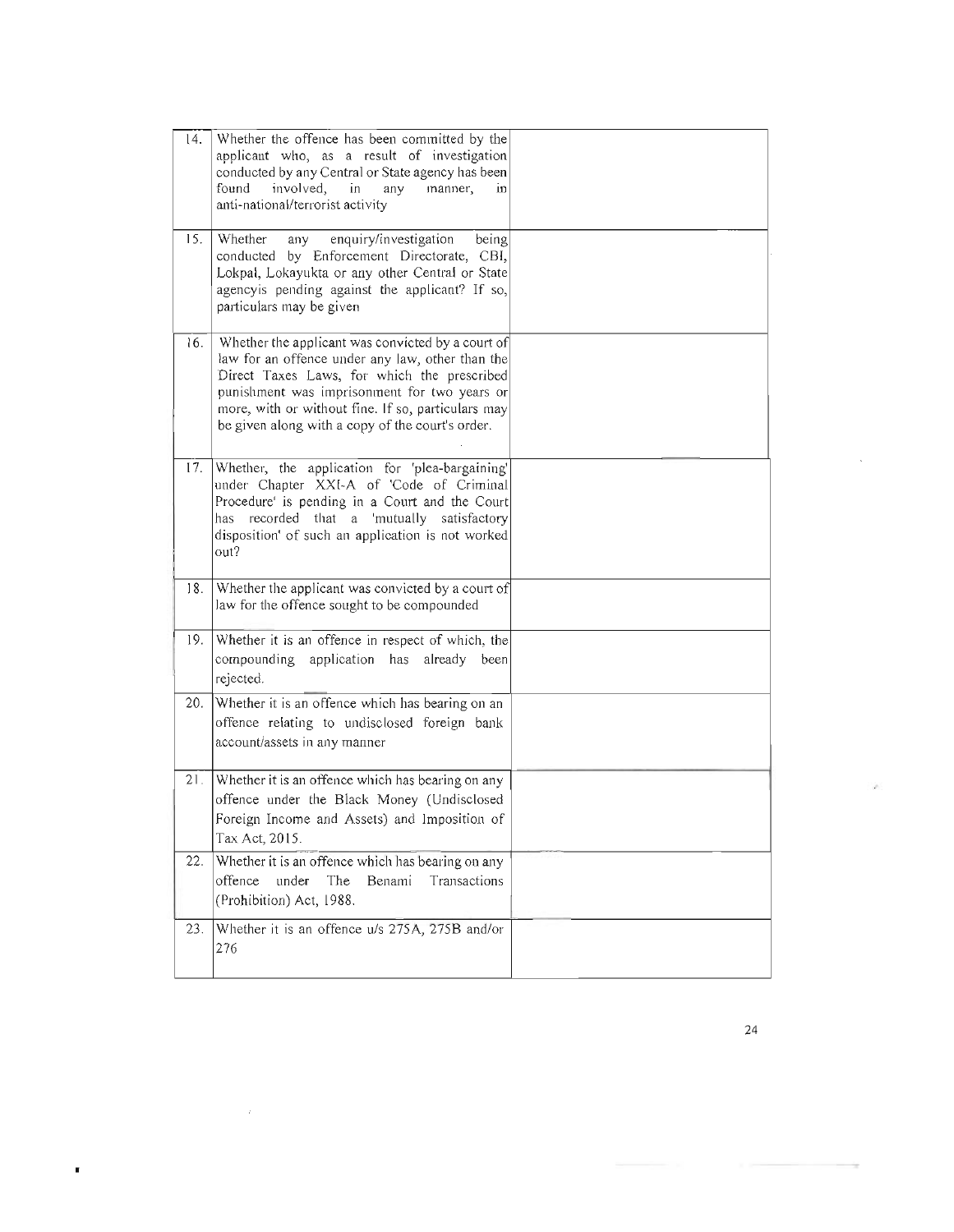### **VERIFICATION**

I ....................... .. .... ....... . son/daughter of .. .... ......................... .... ............ in the capacity of ................. ................ certify and solemnly affirm that the information in the above columns is true and correct to the best of my knowledge and belief.

 $\bar{z}$ 

Place: Date:

•

 $\mathcal{L}$ 

Signature ............. .. .................. . Designation---- Current address --

\* All offences for which compounding is sought

J.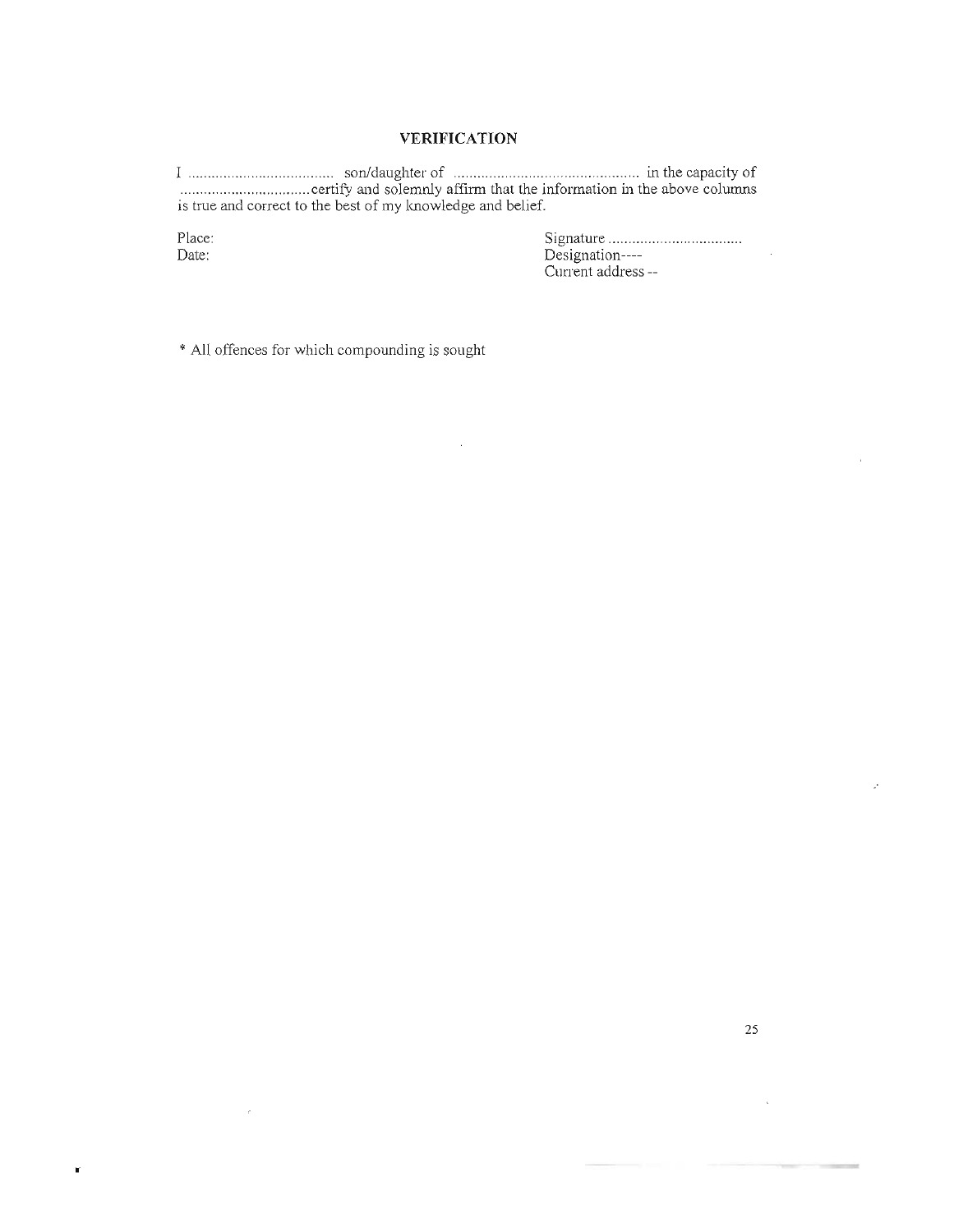## Annexure 2

# Suggested Check List for Compounding as per the Guidelines issued by the CBDT vide *F.No.285/08/2014-IT(lnv.V)* dated 14.06.2019 on Compounding of Offences

*(To be submitted by AOIADITIDDIT to the authority competent to compound through proper channel)* 

(A case can be compounded only if the answers to S. No.1 to 22 match with the answers given below in remarks column.)

| Name of the applicant                              | $\sim$ |
|----------------------------------------------------|--------|
| Status                                             | ÷.     |
| Offences u/s                                       | ÷.     |
| AYs/Date/ period involved in offence               | ÷.     |
| Date of filing of complaint, if any                | $\sim$ |
| Status of case ( <i>i.e.</i> whether Contemplated/ | ÷.     |
| Pending in Court/ Convicted/ Acquitted)            |        |
|                                                    |        |

П

| S.No. | Particulars<br>(vis-a-vis Compounding Guidelines)                                                                                                                                       |                                                                              | Remarks Reference of<br>the File<br>submitted                                   |
|-------|-----------------------------------------------------------------------------------------------------------------------------------------------------------------------------------------|------------------------------------------------------------------------------|---------------------------------------------------------------------------------|
| 1.    | The applicant has filed a written request for compounding the<br>offence in the prescribed Proforma.                                                                                    | Yes                                                                          | On Page<br>no                                                                   |
| 2.    | Whether the applicant has paid the amount of tax, interest and<br>penalty & any other sum due relating to the default as prescribed<br>in the Guidelines.                               | <b>Yes</b>                                                                   | On Page no                                                                      |
| 3.    | Whether on verification of record any further amount of tax,<br>interest and penalty & any other sum was found payable by the<br>applicant.                                             | Yes/No<br>If<br>date<br>intimation required.<br>and<br>$\circ f$<br>payment. | If yes, give details<br>yes, in brief. Add<br>oflannexure if<br>date On Page no |
| 4.    | Whether<br>the<br>applicant<br>undertaken<br>has<br>to<br>pay<br>the compounding charges computed as per Paras $12 \& 13$ of the<br>Guidelines.                                         | Yes                                                                          | On Page<br>$no$                                                                 |
| 5.    | Whether the offence(s) committed by the applicant is one for<br>which complaint(s) was filed with the competent court 12 months<br>prior to the receipt of application for compounding. | N <sub>0</sub>                                                               | On Page<br>$no$                                                                 |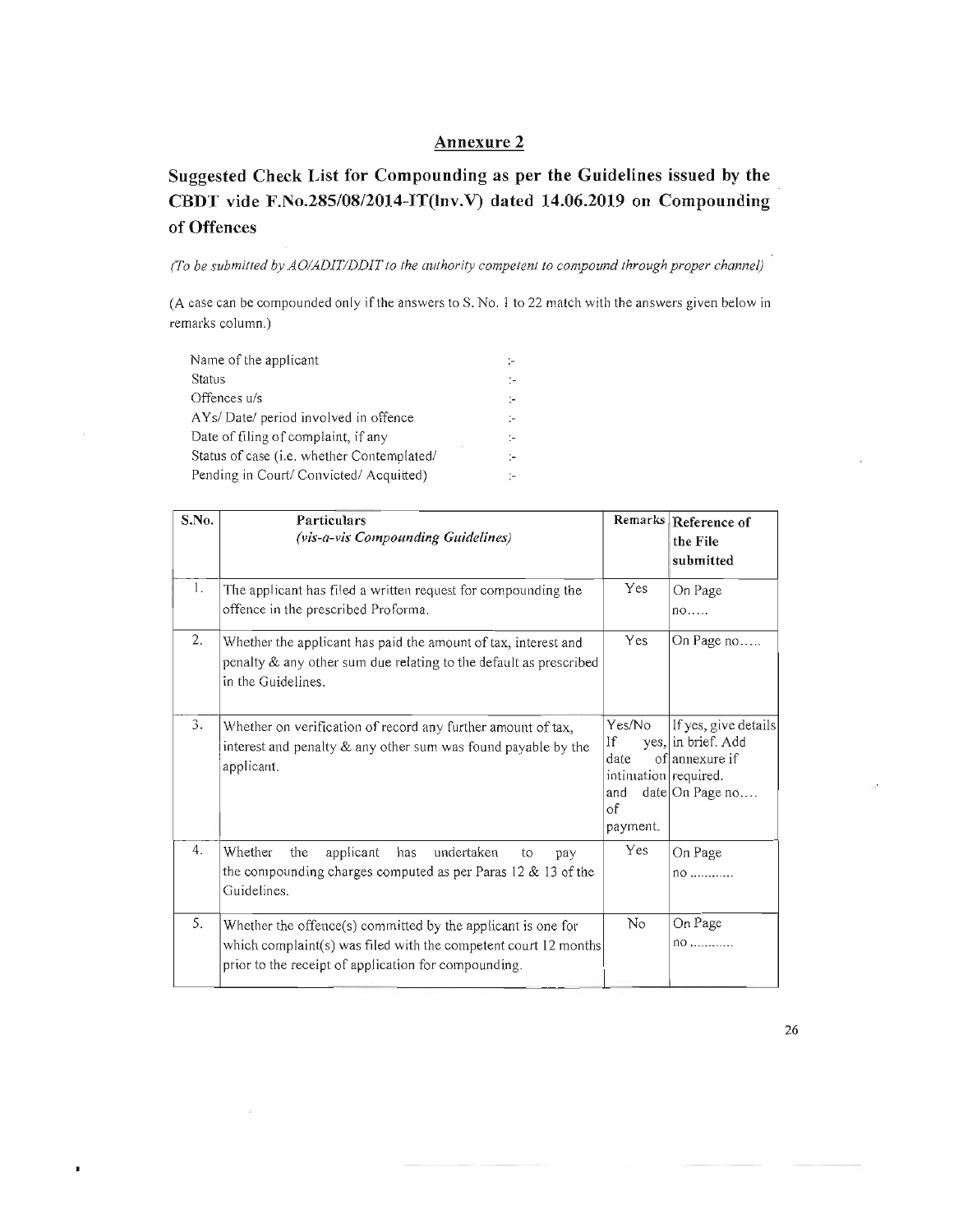| 6.  | Whether the offence is under the same section under which<br>offences have been committed by the applicant earlier and which<br>have been compounded three times prior to the present<br>application.<br>NOTE: THIS IS APPLICABLE ONLY IN CASE OF A CATEGORY<br>'A' OFFENCE. | No  | If yes, give details<br>in brief. Add<br>annexure if<br>required.<br>On Page no       |
|-----|------------------------------------------------------------------------------------------------------------------------------------------------------------------------------------------------------------------------------------------------------------------------------|-----|---------------------------------------------------------------------------------------|
| 7.  | Whether the offence is the first offence as defined in para 8.2 of<br>the Guidelines<br>NOTE: THIS IS APPLICABLE ONLY IN CASE OF A<br>CATEGORY 'B' OFFENCE.                                                                                                                  | Yes | If no, give details<br>in brief. Add<br>annexure if<br>required.<br>On Page no        |
| 8.  | Whether the offence has been committed by an applicant who, as<br>a result of investigation conducted by any Central or State agency<br>has been found involved, in any manner, in anti-national/terrorist<br>activity                                                       | No  | If yes, give details<br>in brief. Add<br>annexure if<br>required.<br>On Page no       |
| 9.  | Whether the offence committed by the applicant has a bearing on<br>a case under investigation (at any stage including enquiry,<br>FIR/complaint)<br>filing<br>of<br>by<br>Enforcement<br>Directorate, CBI, Lokpal, Lokayukta or any other Central or State<br>agency*        | No  | If yes, give<br>details in<br>brief. Add<br>annexure if<br>required.<br>On Page<br>no |
| 10. | Whether the offence has been committed by the applicant who<br>was convicted by a court of law for an offence under any law,<br>other than the Direct Taxes Laws, for which the prescribed<br>punishment was imprisonment for two years or more, with or<br>without fine*    | No  | If yes, give<br>details in<br>brief. Add<br>annexure if<br>required.<br>On Page<br>no |
| 11. | Whether the application for 'plea-bargaining' under Chapter<br>XXI-A of 'Code of Criminal Procedure' is pending in a Court or a<br>Court has recorded that a 'mutually satisfactory disposition' of<br>such an application is not worked out*                                | No  | If yes give details<br>in brief. Add<br>annexure if<br>required.<br>On Page no        |
| 12. | Whether the offence is one committed by an applicant for which<br>he was convicted by a court of law                                                                                                                                                                         | No  | If yes, give<br>details in<br>brief. Add<br>annexure if<br>required.<br>On Page no    |

×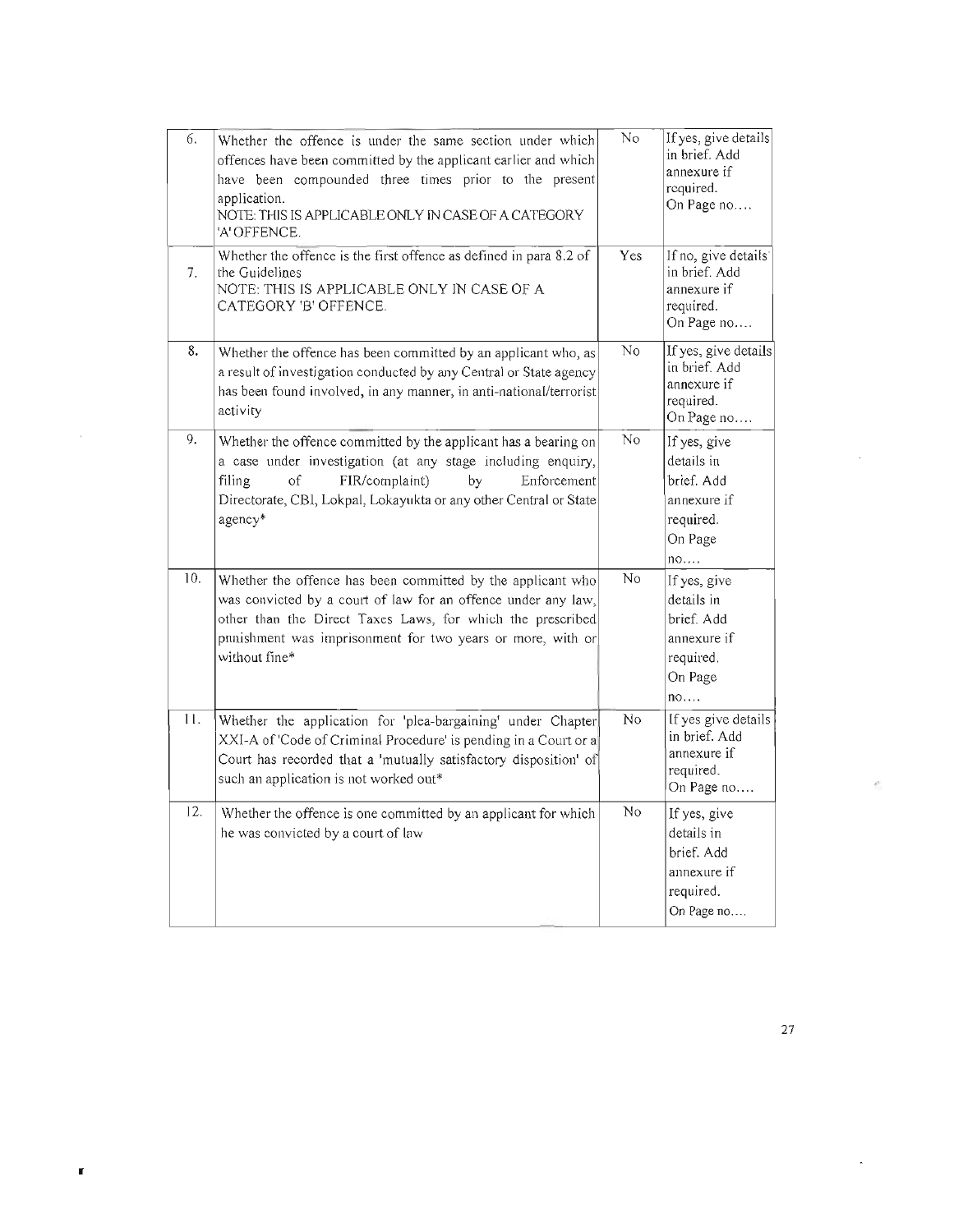| 13. | (i) Whether it is an offence in respect of which, the compounding (i) Yes/No   If yes, give<br>application has already been rejected,<br>(ii) If yes, whether it is a case where relaxation is available in the<br>Guidelines.                                | (ii) Yes<br>$[$ If (i) is<br>yes] | details in<br>brief. Add<br>annexure if<br>required.<br>On Page<br>no                 |
|-----|---------------------------------------------------------------------------------------------------------------------------------------------------------------------------------------------------------------------------------------------------------------|-----------------------------------|---------------------------------------------------------------------------------------|
| 14. | Whether it is a case of a person who is main accused and where it<br>is proved that he has enabled others in tax evasion such as,<br>through shell companies or by providing accommodation entries<br>in any other manner as mandated in sec. 277A of the Act | No                                | If yes, give<br>details in<br>brief. Add<br>annexure if<br>required.<br>On Page<br>no |
| 15. | Whether it is an offence which has bearing on an offence relating<br>to undisclosed foreign bank account/assets in any manner                                                                                                                                 | No                                | If yes, give<br>details in<br>brief. Add<br>annexure if<br>required.<br>On Page<br>no |
| 16. | Whether it is an offence which has bearing on any offence under<br>the Black Money (Undisclosed Foreign Income and Assets) and<br>Imposition of Tax Act, 2015.                                                                                                | No                                | If yes, give<br>details in<br>brief. Add<br>annexure if<br>required.<br>On Page<br>no |
| 17. | Whether it is an offence which has bearing on any offence under<br>The Benami Transactions (Prohibition) Act, 1988.                                                                                                                                           | No                                | If yes, give<br>details in<br>brief. Add<br>annexure if<br>required.<br>On Page<br>no |
| 18. | Amount<br>$\sigma f$<br>compounding<br>computed<br>charges<br>by AO/ADIT/DDIT as per Paras12 & 13 of the Guidelines.                                                                                                                                          | Rs.                               | On Page<br>no                                                                         |
| 19. | The compounding charges are in accordance with Paras 12 and<br>13 of the Guidelines                                                                                                                                                                           | Yes                               | If no, give<br>reasons.<br>On Page no                                                 |

r

i.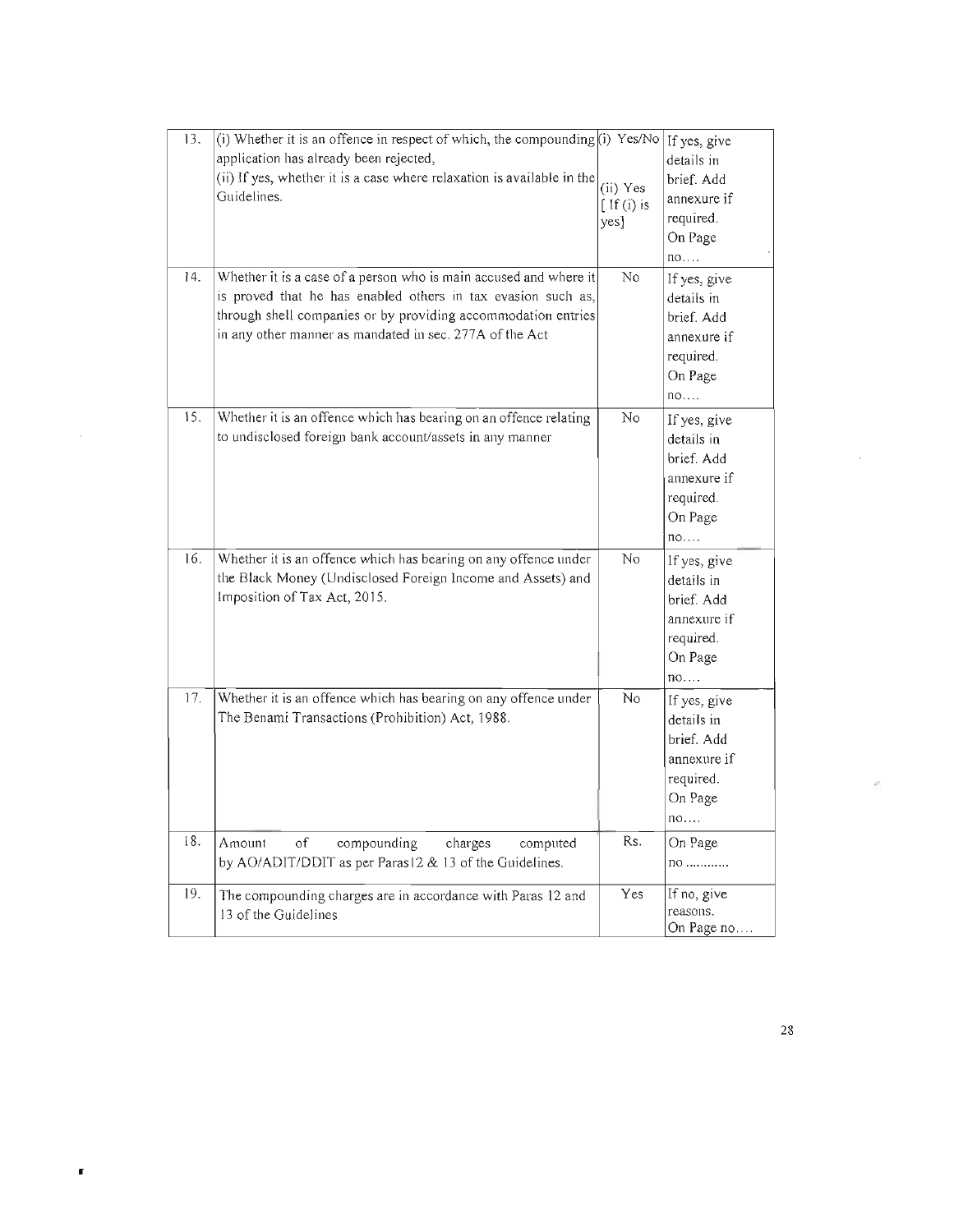| 20. | The factors, such as conduct of the person, nature and magnitude<br>of the offence and facts and circumstance of the case<br>have<br>while<br>the<br>considered<br>dealing<br>with<br>been<br>compounding application and in calculating compounding<br>charges | Yes     | If no, give details<br>in brief. Add<br>annexure if<br>required.<br>On Page no                                                |
|-----|-----------------------------------------------------------------------------------------------------------------------------------------------------------------------------------------------------------------------------------------------------------------|---------|-------------------------------------------------------------------------------------------------------------------------------|
| 21. | Whether the cases of Co-accused are being considered as per<br>Para 13.8                                                                                                                                                                                        | Yes/Not | If yes, give details<br>Applicable in brief. Add<br>annexure if<br>required.<br>On Page no                                    |
| 22. | Any other fact relating to the person/case relevant for<br>consideration of the Competent Authority                                                                                                                                                             | No      | If yes, give<br>details in<br>brief. Add<br>annexure if<br>required.<br>On Page<br>$n$ <sup><math>\circ</math></sup> $\cdots$ |

Signature:

Name:

Designation:

Date:

Recommended by: 1. Addl. CIT/Jt. CIT/Addl. DIT/Jt. DIT .......Signature/Name/Designation/Date

2. PCIT/PDIT/CIT/DIT ........... .............Signature/Name/Designation/Date

"Note: This may be given on the basis of information furnished by the applicant in his application for compounding or information already available with the Competent Anthority for compounding

r

ä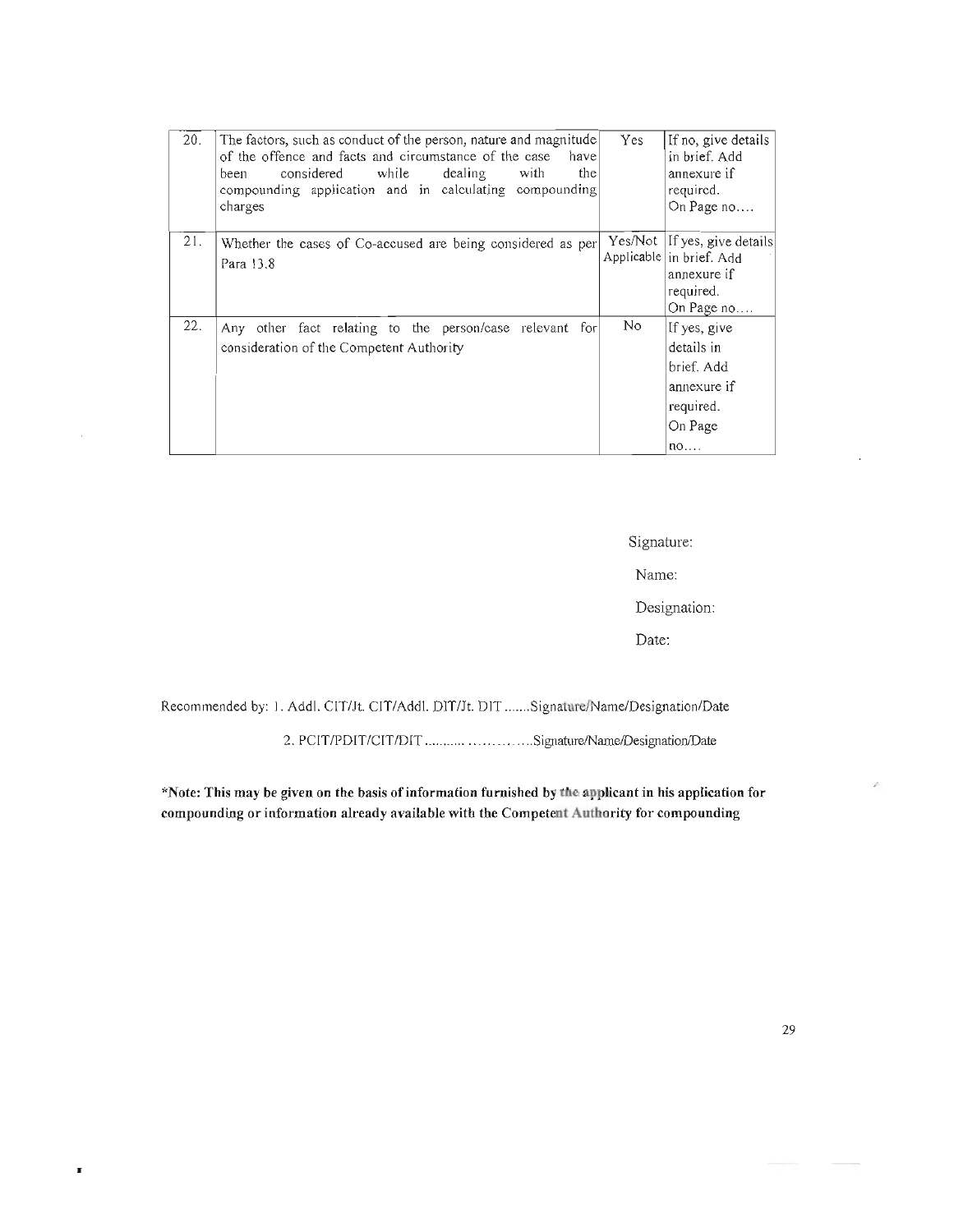## Annexure 3 (Suggested Format)

#### Part-I

Format for Order *u/s* 279(2) of the Income-tax Act, 1961 for Compounding of an Offence as mentioned in Para 11 (ii) of the Guidelines issued by the CBDT vide F.No. 285/08/2014-IT(lnv.V) dated 14.06.2019 on Compounding of Offences

|  | Order u/s 279(2) of Income-tax Act, 1961 |  |
|--|------------------------------------------|--|
|  |                                          |  |

|                                              | $\sim$ , and $\sim$ , $\sim$ , $\sim$ , $\sim$ , $\sim$ , $\sim$ , $\sim$ , $\sim$ , $\sim$ , $\sim$ , $\sim$ , $\sim$ , $\sim$ , $\sim$ , $\sim$ , $\sim$ , $\sim$ , $\sim$ , $\sim$ , $\sim$ , $\sim$ , $\sim$ , $\sim$ , $\sim$ , $\sim$ , $\sim$ , $\sim$ , $\sim$ , $\sim$ , $\sim$ , $\sim$ , $\sim$ , $\sim$ , $\sim$ , $\sim$ , |  |  |
|----------------------------------------------|-----------------------------------------------------------------------------------------------------------------------------------------------------------------------------------------------------------------------------------------------------------------------------------------------------------------------------------------|--|--|
| Name of the person                           | ÷                                                                                                                                                                                                                                                                                                                                       |  |  |
| Status                                       | ÷                                                                                                                                                                                                                                                                                                                                       |  |  |
| Offences u/s                                 | ÷.                                                                                                                                                                                                                                                                                                                                      |  |  |
| AYs / Date/ period involved in offence       | ÷.                                                                                                                                                                                                                                                                                                                                      |  |  |
| Date of filing of complaint, if any          | ÷                                                                                                                                                                                                                                                                                                                                       |  |  |
| Status of case (i.e. whether contemplated/   | ÷                                                                                                                                                                                                                                                                                                                                       |  |  |
| Pending in Court/ Convicted/ Acquitted)/     | ÷                                                                                                                                                                                                                                                                                                                                       |  |  |
| Date of hearing, if any                      | $\mathbf{L}$                                                                                                                                                                                                                                                                                                                            |  |  |
| Date of order                                | ÷                                                                                                                                                                                                                                                                                                                                       |  |  |
| Order u/s 279(2) of the Income-tax Act, 1961 |                                                                                                                                                                                                                                                                                                                                         |  |  |

I, the Principal Chief Commissioner/Chief Commissioner of Income-tax /Principal Director General/Director General of Income-tax, ...... in exercise of powers vested in me by virtue of the provisions of sub-section 2 of section 279 of the Income-tax Act, 1961 hereby compound the offence(s)  $u/s$ ......of the Income-tax Act, 1961 for the A.Y.(s) / Date/ period ........., committed by M/s./Shri/Ms............... The Statement of the facts of the case are enclosed as Annexure - 'A'

Place: Date: Seal:

Signature Principal Chief Commissioner/Chief Commissioner of Income-tax / Principal Director General/Director General of Income-tax

Copy to:

The Commissioner of Income Tax/ Director of Income Tax-The Assessing Officer/ ADIT/DDIT-The ADIT/DDIT (Prosecution)-------The Prosecution Counsel (if the case is pending in the Court) ------ The applicant (By name)- Guard file.

> Signature ACIT/ITO (Hq.) O/o the Pr. CCIT/CCIT/ Pr. DGIT/DGIT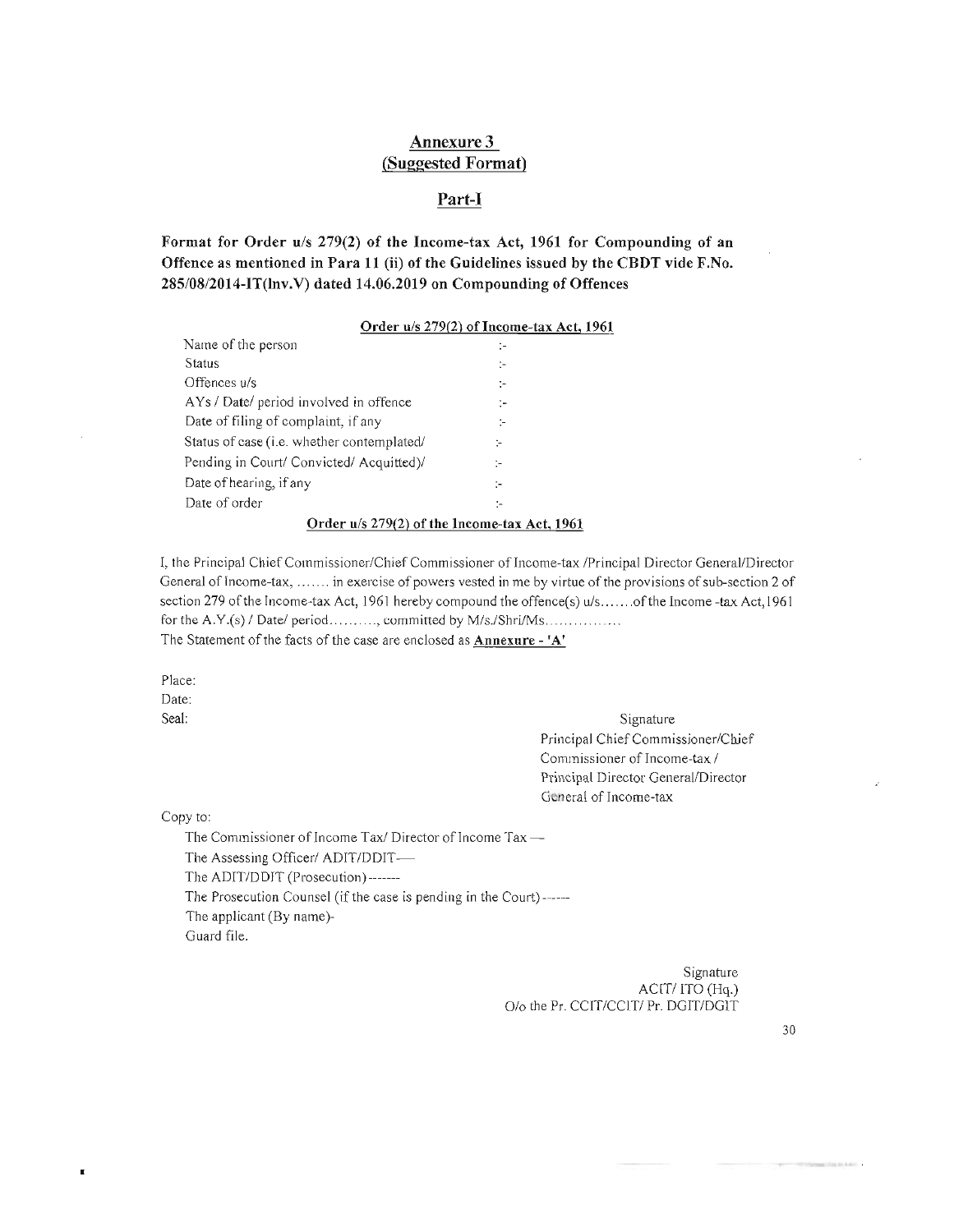## Annexure 3 (Suggested Format)

#### Part-II

Format for Order *uls* 279(2) of the Income-tax Act, 1961 for rejecting the Compounding of an Offence as mentioned in Para 11 (ii) of the Guidelines issued by the CBDT vide F. No. 285/08/2014-IT(lnv.V) dated 14.06.2019 on Compounding of Offences

Order *u/s* 279(2) of Income-tax Act, 1961

| Name of the person                                 | ÷  |
|----------------------------------------------------|----|
| Status                                             | ÷  |
| Offences u/s                                       | ÷  |
| AYs / Date/ period involved in offence             | ÷  |
| Date of filing of complaint, if any                | Þ  |
| Status of case ( <i>i.e.</i> whether Contemplated/ |    |
| Pending in Court/ Convicted/ Acquitted)            | ÷  |
| Date of hearing, if any                            | ŀ. |
| Date of order                                      | ŀ. |

#### Order u/s 279(2) of the Income-tax Act, 1961

I, the Principal Chief Commissioner/Chief Commissioner of Income-tax/Principal Director General/Director General of Income-tax, ...... in exercise of powers vested in me by virtue of the provisions of sub-section 2 of section 279 of the Income-tax Act, 1961 hereby decline the prayer to compound the offence(s), *u/s*......of the Income-tax Act, 1961 for the A.Y.(s) / Date/ period........., committed by M/s./Shri /Ms..........

The case was not found to be a tlt case for compounding as " ............. (mention reasons) ..... ........... . The Statement of the facts of the case are enclosed as **Annexure** - 'A' Place: Date: Seal

> Signature Principal Chief Commissioner/Chief Commissioner of Income-tax / Principal Director General/Director General of Income-tax

Copy to:

 $\blacksquare$ 

The Commissioner of Income Tax/ Director of Income Tax------The Assessing Officer/ ADIT/DDIT ------The ADIT/DDIT(Prosecution)--------The Prosecution Counsel (if the case is pending in the Court)------The applicant (By name) ------  $G$ 

Sd/-<br>ACIT/ ITO (Hq.) 0/0 the Pr. CCIT/CCIT/ Pr. DGIT/DGIT